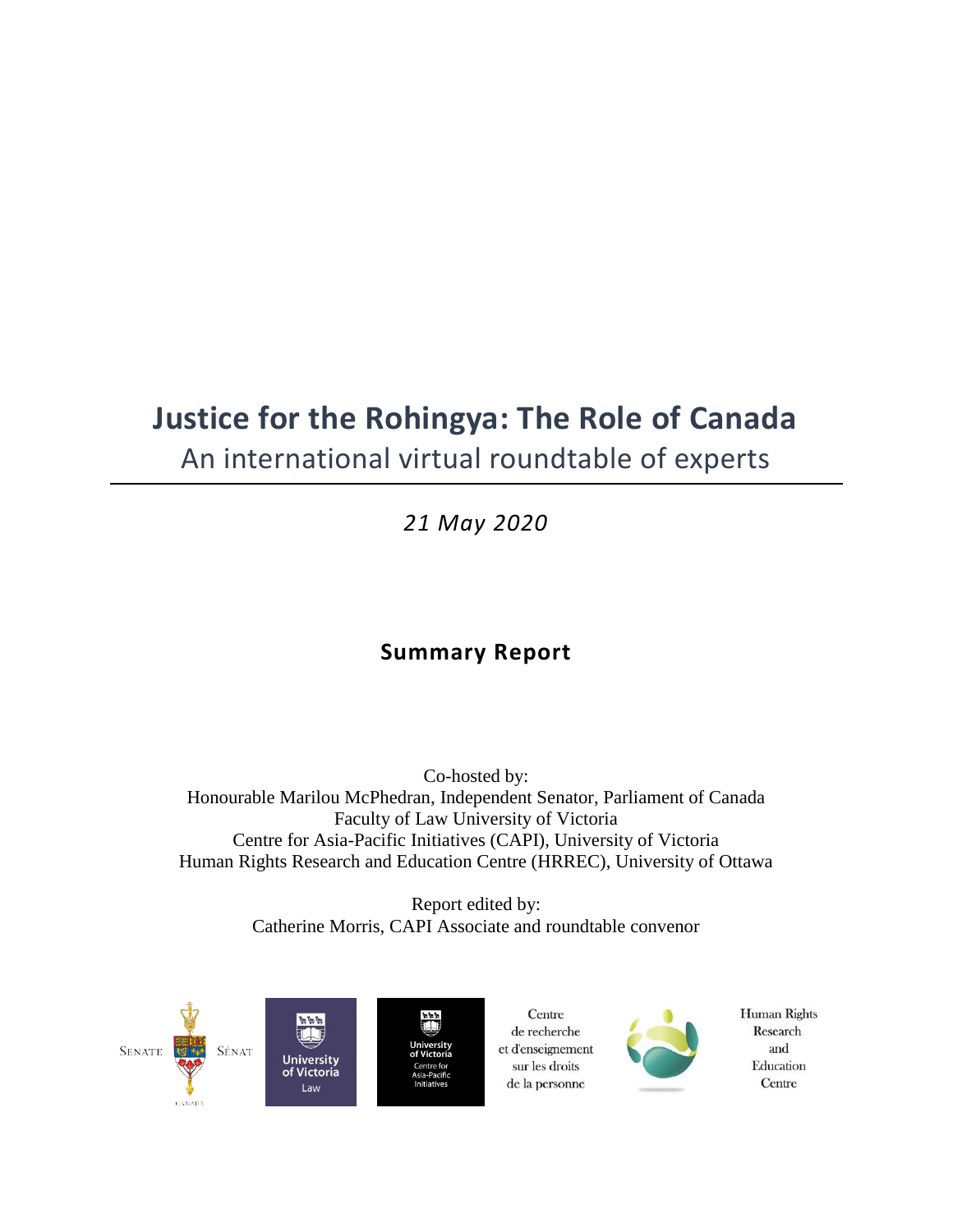Published by:

Honourable Marilou McPhedran, Independent Senator, Parliament of Canada Faculty of Law University of Victoria Centre for Asia-Pacific Initiatives (CAPI), University of Victoria Human Rights Research and Education Centre (HRREC), University of Ottawa

#### 29 June 2020

Permissions: This publication is licensed under the Creative Commons Attribution 4.0 International Licence. You are free to copy, distribute and display this work and to make derivative works, provided you give credit to the publishers and indicate if changes were made.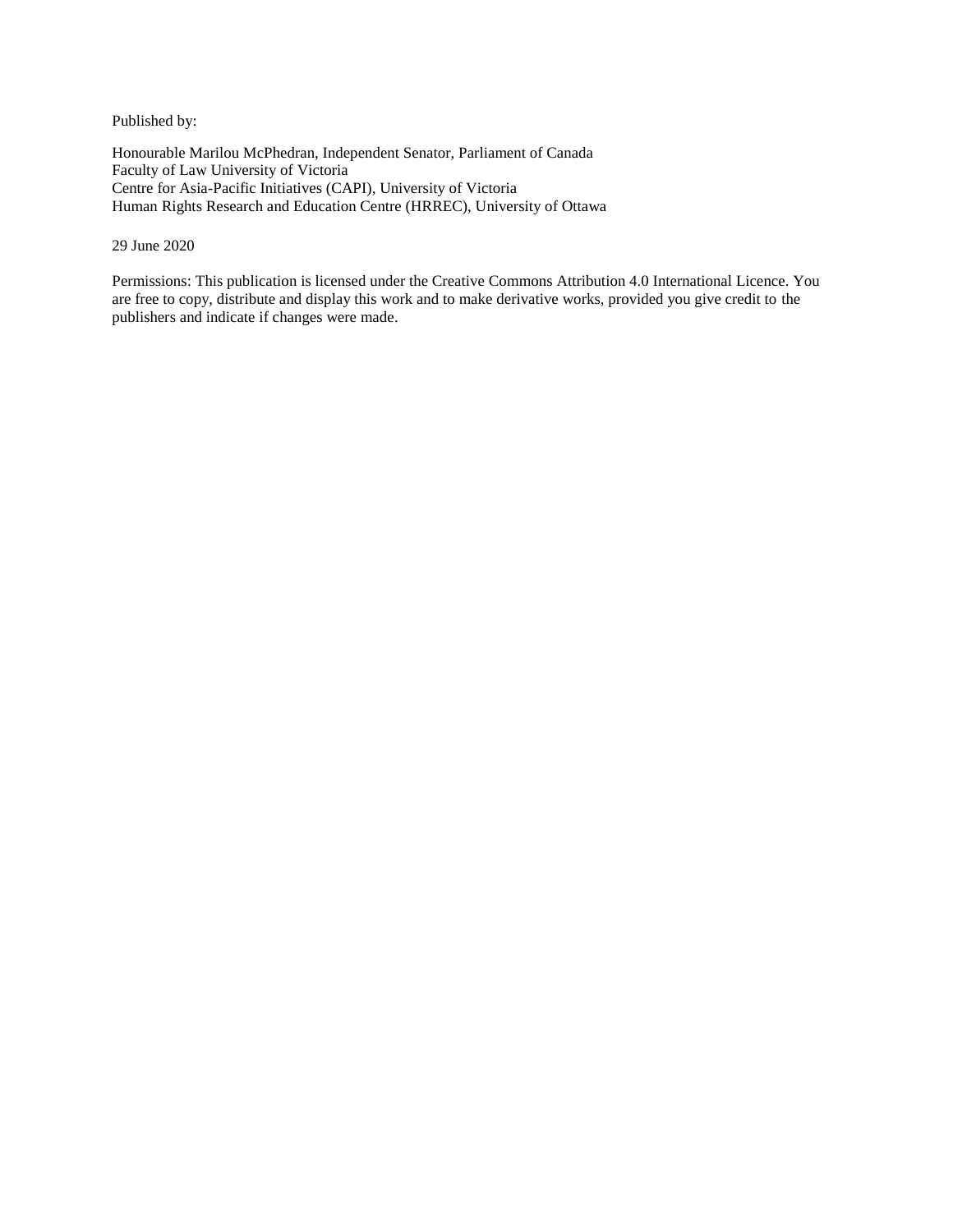# **Justice for the Rohingya: The Role of Canada An international virtual roundtable of experts**

#### 21 May 2020

Co-hosted by: Honourable Marilou McPhedran, Independent Senator, Parliament of Canada Faculty of Law University of Victoria Centre for Asia-Pacific Initiatives (CAPI), University of Victoria, as part of CAPI's Roundtable Series on Southeast Asia in Global Context Human Rights Research and Education Centre (HRREC), University of Ottawa

> Report edited by: Catherine Morris, CAPI Associate and roundtable convenor

## **Summary Report**

## **Contents**

| Canada has the necessary legal and policy framework for robust, holistic intervention 3            |
|----------------------------------------------------------------------------------------------------|
|                                                                                                    |
| Canada has legal responsibility to take strong action at the International Court of Justice (ICJ)5 |
| Gender-based violence is at the core of the genocide and must be central to justice processes      |
|                                                                                                    |
|                                                                                                    |
|                                                                                                    |
|                                                                                                    |
|                                                                                                    |
|                                                                                                    |
|                                                                                                    |
| Additional comments provided in writing to all participants during the roundtable  16              |
|                                                                                                    |
|                                                                                                    |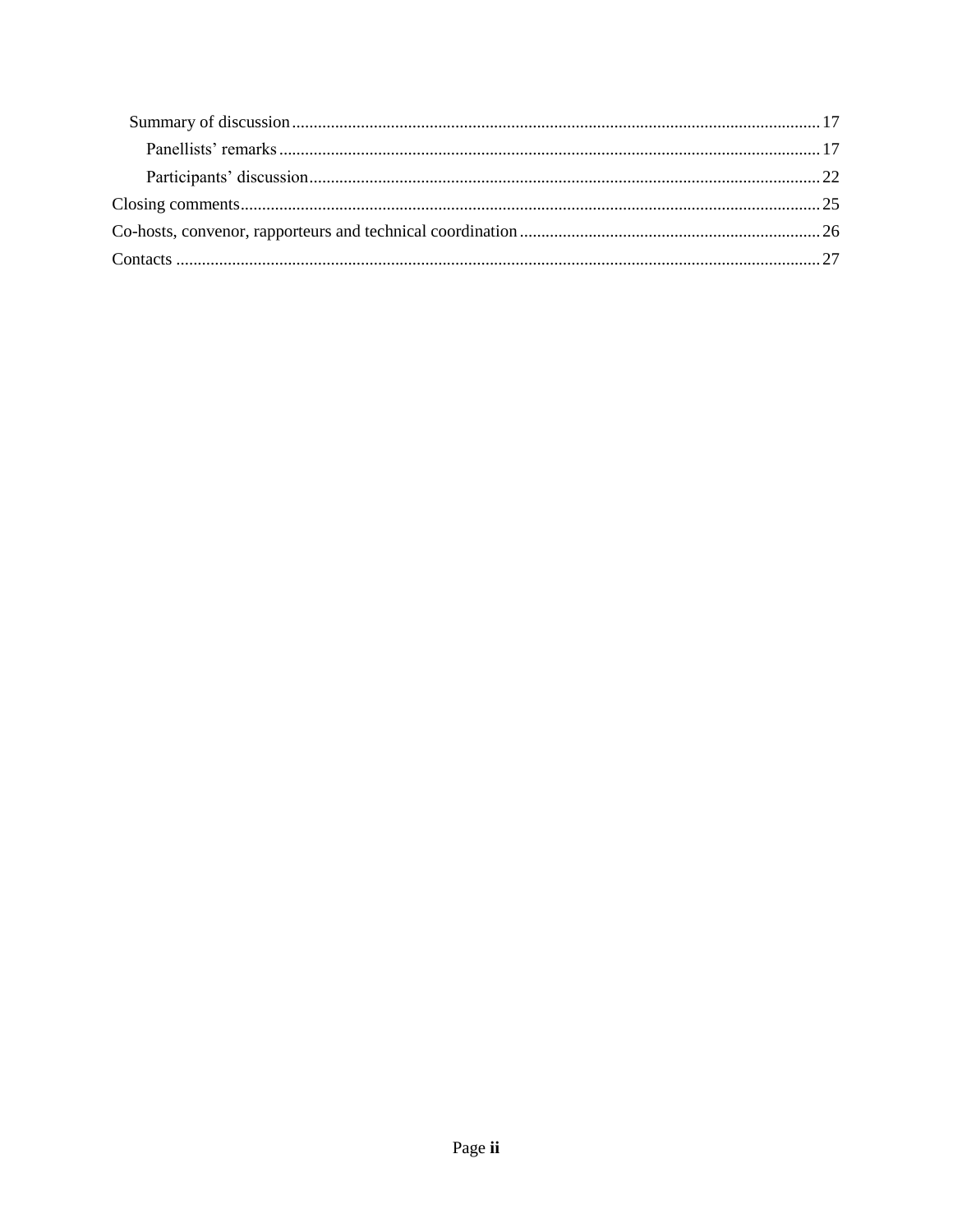# <span id="page-4-0"></span>**Introduction and key observations**

## <span id="page-4-1"></span>**Purpose, method and overview**

 $\overline{a}$ 

This report summarizes the discussions of invited academic, government and civil society experts at a virtual international roundtable discussion held on 21 May 2020. The purpose of the online roundtable was to create a forum for exploration of key roles for Canada towards justice for the Rohingya through informed exchange of expert knowledge on international law and international human rights dimensions of the situation, including the current case brought by The Gambia in the International Court of Justice  $(ICJ)^1$ .

For purposes of the roundtable, panellists and participants were invited to define the term "justice" broadly to include recognition and respect for internationally protected human rights including truth, accountability, reparation and other restorative measures, guarantees of nonrepetition, prevention of impunity, and other remedies for individuals and groups subjected to violations of their fundamental human rights. The overall focus was on possibilities for justice for the Rohingya within the context of contemporary international relations, particularly in terms of roles for individual States and also the "international community" as a whole. The specific focus was on possibilities for Canadian action and leadership, within the time frame of options such as the ICJ case.

The event was convened under a slightly modified version of the Chatham House Rule. When a meeting, or part thereof, is held under the Chatham House Rule**, "**participants are free to use the information received, but neither the identity nor the affiliation of the speaker(s), nor that of any other participant, may be revealed."<sup>2</sup> For purposes of the roundtable, the Chatham House Rule was modified to include the names of the following moderators, invited speakers, panellists or featured discussants named in the agenda circulated in advance:

- **Honourable Marilou McPhedran**, Independent Senator, Parliament of Canada;
- **Her Excellency Jacqueline O'Neill**, Ambassador for Women, Peace, and Security, Canada;
- **Honourable Bob Rae**, Special Envoy on Humanitarian and Refugee Issues, appointed by the Prime Minister of Canada;
- **Prof. Payam Akhavan**, Member of the Permanent Court of Arbitration, The Hague; Faculty of Law, McGill University; Counsel for The Gambia at the ICJ in the case of *The Gambia v. Myanmar*;
- **Prof. Yanghee Lee**, United Nations (UN) Special Rapporteur on the situation of human rights in Myanmar (May 2014 to 30 April 2020);
- **Prof. Susan Breau**, **Dean,** Faculty of Law, University of Victoria, Canada;
- **Prof. Christine Chinkin**, Emerita Professor of International Law, London School of Economics, UK;

<sup>&</sup>lt;sup>1</sup> Application of the Convention on the Prevention and Punishment of the Crime of Genocide (*The Gambia v. Myanmar*), International Court of Justice, Application instituted 11 November 2019, available at: [https://www.icj](https://www.icj-cij.org/en/case/178)[cij.org/en/case/178.](https://www.icj-cij.org/en/case/178)

 $2^2$  Chatham House, Chatham House Rule, available at [https://www.chathamhouse.org/chatham-house-rule.](https://www.chathamhouse.org/chatham-house-rule)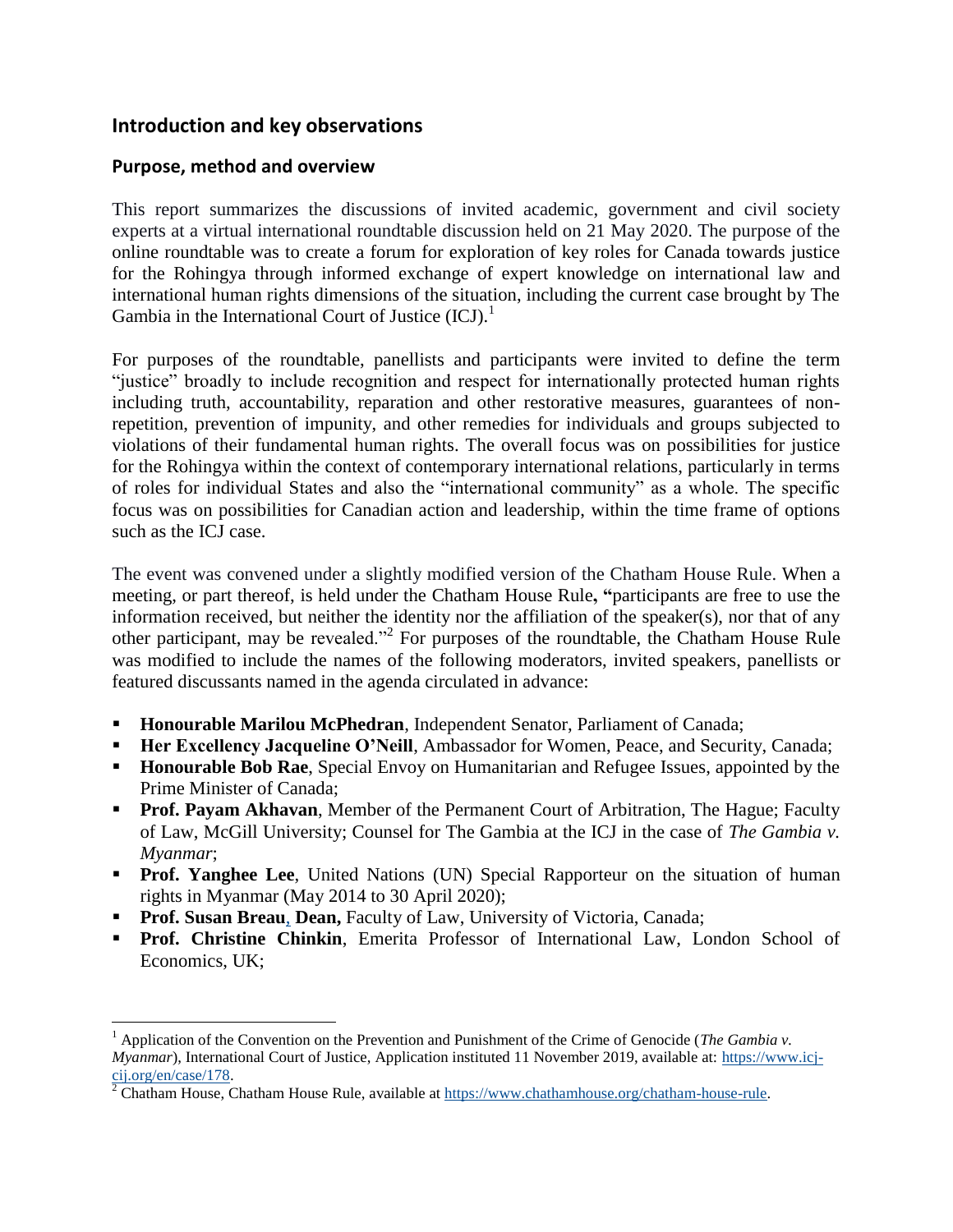- **Prof. Victor V. Ramraj**, Faculty of Law and Director, Centre for Asia Pacific Initiatives, University of Victoria, Canada;
- **Prof. John Packer**, Associate Professor of Law, Director of the Human Rights Research and Education Centre (HRREC) & Neuberger-Jesin Professor of International Conflict Resolution, University of Ottawa, Canada;
- **Ms. Razia Sultana**, Chairperson, Rohingya Women's Welfare Society, Cox's Bazar, Bangladesh;
- **Ms. Wai Wai Nu**, Rohingya/Burmese founder, Women's Peace Network, Yangon, Myanmar;
- **Ms. Akila Radhakrishnan**, President, Global Justice Center, New York, USA;
- **Ms. Mavic Cabrera Balleza**, Founder and Chief Executive Officer, Global Network of Women Peacebuilders, New York, USA.

In addition to the above-named speakers, a number of experts and key decision makers were invited to participate in the roundtable discussions. At least 79 participants joined the roundtable from several locations in Canada, the United States, the United Kingdom, Bangladesh, South Korea, and Australia. Participants included academics with expertise in international law, international human rights, or other relevant fields; present and former officials of the United Nations (UN), Canadian government; and civil society representatives from several locations around the world.

The agenda of the roundtable comprised two topics as they relate to the situation of the Rohingya:

- 1. Goals for Canada: Challenges and options;
- 2. Sexual violence as a core element of the genocide.

There was no electronic recording of the roundtable; this summary report was developed with assistance of hand-written notes by three rapporteurs. All explanatory footnotes and references have been added by the editor.

## <span id="page-5-0"></span>**Key observations**

The following is an overview of key observations made by the academic, government and civil society experts who participated in the roundtable.

## <span id="page-5-1"></span>**Canada must take immediate, robust action on justice for the Rohingya**

The experts who spoke at the roundtable were unified in their calls that Canada put into practice robust, concrete actions using a holistic approach and ensuring that the victims are at the centre.

## <span id="page-5-2"></span>**The situation for the Rohingya has not improved – it has deteriorated**

Several speakers emphasized that Myanmar continues in routine violations of international humanitarian law and human rights law against the Rohingya as well as other minorities in Myanmar. The situation of Rohingya in Myanmar has not improved since the "clearance operations" in 2017. Myanmar is obstructing humanitarian aid to Internally Displaced Persons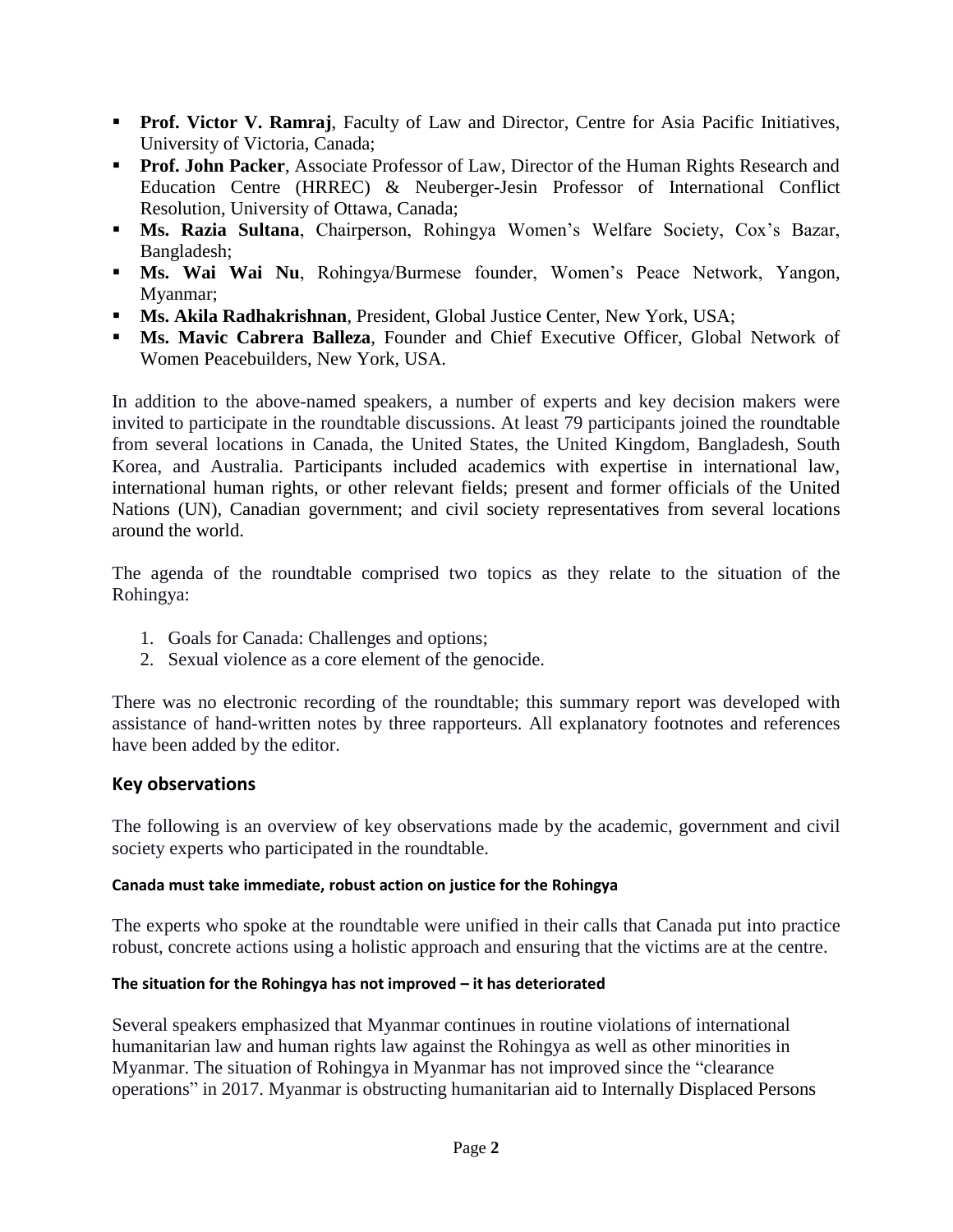(IDP) camps. Myanmar's "draconian" laws that discriminate against the Rohingya remain intact. Impunity for sexual violence by military personnel continues. Escalated conflict includes missile, drone, and artillery attacks by Myanmar. These attacks have severely injured Rohingya youths, boys, and girls.<sup>3</sup>

#### <span id="page-6-0"></span>**Canada has the necessary legal and policy framework for robust, holistic intervention**

A number of speakers referred to or illuminated the following Canadian legal and policy framework for addressing questions of justice for the Rohingya:

- International law obligations to the entire international community, including the *Convention on the Prevention and Punishment of the Crime of Genocide* (Genocide Convention), <sup>4</sup> which requires all Contracting Parties to prevent genocide and hold perpetrators accountable;
- Canada's strategy on Myanmar and Bangladesh<sup>5</sup> with its focus on:
	- o humanitarian responses,
	- o encouragement of positive political developments in Myanmar,
	- o accountability for crimes, and
	- o enhancing international cooperation;
- Canada's 2017-2022 National Action Plan on Women, Peace, and Security (WPS), under which Myanmar is a priority country;
- Canada's Feminist International Assistance Policy (FIAP), which in the context of the situation of the Rohingya, has its focus on humanitarian aid and transformational peace processes to engage women – half the population.

Article I

l

<sup>&</sup>lt;sup>3</sup> See "Students injured in shelling at school in Myanmar's Rakhine state," *Aljazeera*, 14 February 2020, available at: [https://www.aljazeera.com/news/2020/02/students-injured-shelling-school-myanmar-rakhine-state-](https://www.aljazeera.com/news/2020/02/students-injured-shelling-school-myanmar-rakhine-state-200214063635803.html)

[<sup>200214063635803.</sup>html;](https://www.aljazeera.com/news/2020/02/students-injured-shelling-school-myanmar-rakhine-state-200214063635803.html) Note that civilian adults have also been killed or injured. See "Myanmar Artillery Shells Kill 8 Civilians in Rakhine, as War Displaced Face Food Shortages," RFA, 13 April 2020, available at: [https://www.rfa.org/english/news/myanmar/artillery-shells-04132020211029.html.](https://www.rfa.org/english/news/myanmar/artillery-shells-04132020211029.html)

<sup>4</sup> UN General Assembly, *Convention on the Prevention and Punishment of the Crime of Genocide*, 9 December

<sup>1948,</sup> United Nations, Treaty Series, vol. 78, p. 277, available at[: https://www.refworld.org/docid/3ae6b3ac0.html.](https://www.refworld.org/docid/3ae6b3ac0.html)  The Convention Article 1 and II provides that:

The Contracting Parties confirm that genocide, whether committed in time of peace or in time of war, is a crime under international law which they undertake to prevent and to punish.

Article II

In the present Convention, genocide means any of the following acts committed with intent to destroy, in whole or in part, a national, ethnical, racial or religious group, as such:

<sup>(</sup>a) Killing members of the group;

<sup>(</sup>b) Causing serious bodily or mental harm to members of the group;

<sup>(</sup>c) Deliberately inflicting on the group conditions of life calculated to bring about its physical destruction in whole or in part;

<sup>(</sup>d) Imposing measures intended to prevent births within the group;

<sup>(</sup>e) Forcibly transferring children of the group to another group.

<sup>&</sup>lt;sup>5</sup> Government of Canada, "Canada's Strategy to Respond to the Rohingya Crisis in Myanmar and Bangladesh," available at: [https://www.international.gc.ca/world-monde/issues\\_development](https://www.international.gc.ca/world-monde/issues_development-enjeux_developpement/response_conflict-reponse_conflits/crisis-crises/strat-rohingya.aspx?lang=eng)[enjeux\\_developpement/response\\_conflict-reponse\\_conflits/crisis-crises/strat-rohingya.aspx?lang=eng.](https://www.international.gc.ca/world-monde/issues_development-enjeux_developpement/response_conflict-reponse_conflits/crisis-crises/strat-rohingya.aspx?lang=eng)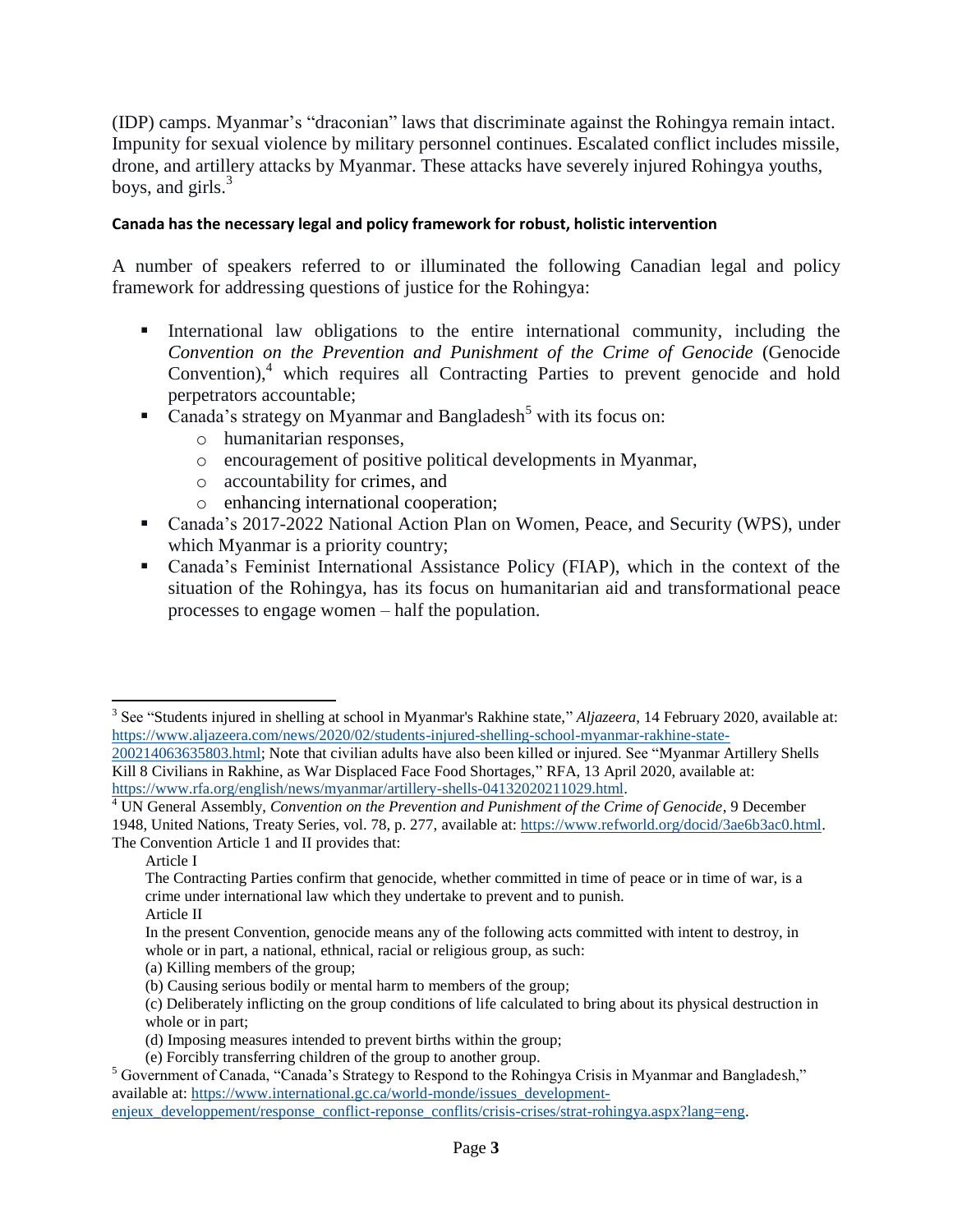Canada's previous actions have included:

- Parliamentary motions adopted unanimously by both chambers of Parliament in 2018 recognizing the crimes against the Rohingya as genocide.<sup>6</sup>
- Appointment by Canada's Prime Minister of a Special Envoy, Honourable Bob Rae, who in April 2018 issued a report recommending Canada's actions concerning the Rohingya.<sup>7</sup>

#### <span id="page-7-0"></span>**Justice for the Rohingya requires holistic conceptions of justice**

The experts emphasized a holistic approach to justice for the Rohingya, including but not limited to processes such as the current dispute in the International Court of Justice (ICJ) and the situation under investigation by the International Criminal Court (ICC). One expert pointed out that conceptions of "justice" must not be limited to accountability processes but must also include political justice, social justice, and economic justice. Legal perspectives must include not only retributive justice but restorative approaches including reparations such as return to homelands, restitution of properties, compensation, and guarantees of non-repetition. In the case of the Rohingya, crucial elements of justice include recognition of the group as well as inclusion of the perspectives of the victims, particularly women. This is particularly relevant in judicial processes such as that of the ICJ where the Rohingya, as a non-State group and as individuals, have no official legal standing.

l  $6$  In 2017, two motions were made by Parliament declaring that the crimes against the Rohingya constitute genocide. One motion was made by the House of Commons, see Parliament of Canada, Journals, No. 322, Thursday, September 20, 2018, 10:00 a.m., Motions, available at: [https://www.ourcommons.ca/DocumentViewer/en/42-](https://www.ourcommons.ca/DocumentViewer/en/42-1/house/sitting-322/journals) [1/house/sitting-322/journals.](https://www.ourcommons.ca/DocumentViewer/en/42-1/house/sitting-322/journals) The motion passed as follows:

By unanimous consent, it was resolved, — That the House: (*a*) endorse the findings of the UN Fact Finding Mission on Myanmar that crimes against humanity have been committed by the Myanmar military against the Rohingya and other ethnic minorities and that these horrific acts were sanctioned at the highest levels of the Myanmar military chain of command; (*b*) recognize that these crimes against the Rohingya constitute a genocide; (*c*) welcome the recent decision of the International Criminal Court that it has jurisdiction over the forced deportation of members of the Rohingya people from Myanmar to Bangladesh; (*d*) call on the UN Security Council to refer the situation in Myanmar to the International Criminal Court; and (*e*) call for the senior officials in the Myanmar military chain of command to be investigated and prosecuted for the crime of genocide.

The Senate of Canada also adopted a motion recognizing the crimes against the Rohingya as genocide. Senate of Canada, Motion to Revoke the Honorary Citizenship Bestowed on Aung San Suu Kyi Adopted, 2 October 2018, available at: [https://sencanada.ca/en/content/sen/chamber/421/debates/232db\\_2018-10-02-e.](https://sencanada.ca/en/content/sen/chamber/421/debates/232db_2018-10-02-e)

<sup>&</sup>lt;sup>7</sup> Honourable Bob Rae, "Tell them we're human" What Canada and the world can do about the Rohingya crisis, April 2018, available at[: https://www.international.gc.ca/world-monde/issues\\_development-](https://www.international.gc.ca/world-monde/issues_development-enjeux_developpement/response_conflict-reponse_conflits/crisis-crises/rep_sem-rap_esm.aspx?lang=eng)

[enjeux\\_developpement/response\\_conflict-reponse\\_conflits/crisis-crises/rep\\_sem-rap\\_esm.aspx?lang=eng.](https://www.international.gc.ca/world-monde/issues_development-enjeux_developpement/response_conflict-reponse_conflits/crisis-crises/rep_sem-rap_esm.aspx?lang=eng) The report recommended that Canada take measures in four areas, including addressing the humanitarian crisis in Myanmar and Bangladesh; continued engagement with Myanmar, stress that of Myanmar's activities must conform with international law; funding efforts toward accountability of those responsible for crimes against humanity; and effective coordination of international efforts. In March 2020, Bob Rae was appointed as the Prime Minister's special envoy on humanitarian and refugee issues. See [https://pm.gc.ca/en/news/news-releases/2020/03/10/prime](https://pm.gc.ca/en/news/news-releases/2020/03/10/prime-minister-announces-special-envoy-humanitarian-and-refugee)[minister-announces-special-envoy-humanitarian-and-refugee.](https://pm.gc.ca/en/news/news-releases/2020/03/10/prime-minister-announces-special-envoy-humanitarian-and-refugee)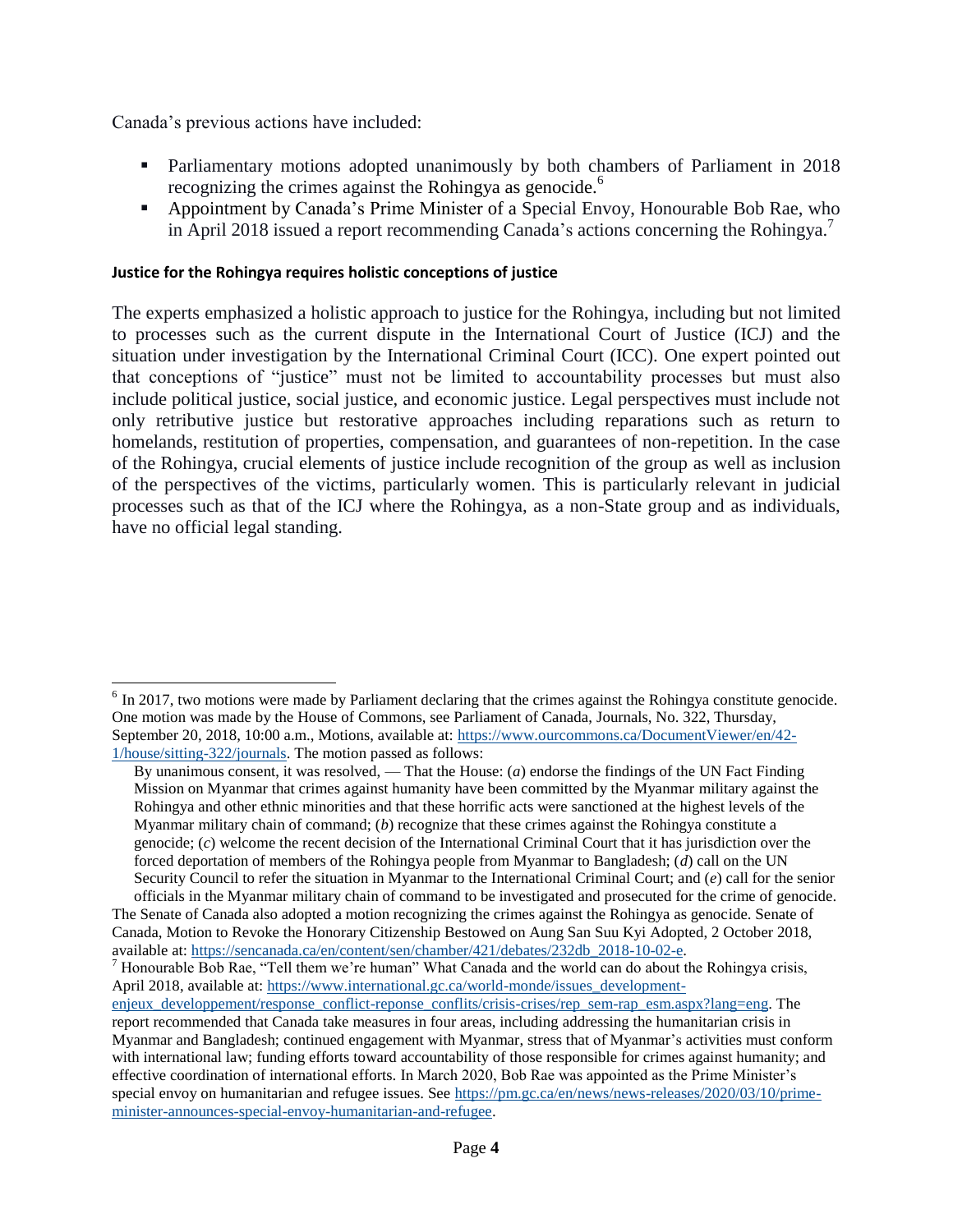#### <span id="page-8-0"></span>**Canada has legal responsibility to take strong action at the International Court of Justice (ICJ)**

With specific reference to the ICJ, the experts discussed three options for intervention by Canada:<sup>8</sup>

- Canada could bring its own application against Myanmar under the *Statute of the International Court of Justice* (Statute of the ICJ)<sup>9</sup> and the express provisions of the Genocide Convention (notably Article IX).<sup>10</sup> If Canada made an application, the Court would most likely join the application to the current case of *The Gambia v. Myanmar*. 11 This approach would allow Canada to ensure that all relevant legal issues and evidence are introduced and argued, including evidence that sexual violence and other genderbased actions have been central to Myanmar's genocidal strategies and crimes against the Rohingya.
- Canada could seek leave of the Court to intervene in the current action in the case of *The Gambia v. Myanmar* under Article 62 of the Statute of the ICJ on interpretation of the legal issues and on the evidence, demonstrating that Canada has a legal interest in the case.
- Canada could intervene as of right under Article 63 of the Statute of the ICJ. Such an intervention would be limited to issues of interpretation of the Genocide Convention.

The international law experts present at the roundtable were unified in their emphasis that Canada has international law responsibilities to the whole international community to take prompt, strong measures to prevent genocide and ensure the punishment of perpetrators of genocide. One expert emphasised that nothing precludes Canada from bringing forward a case to the ICJ as The Gambia did. Another expert expressed concern that a co-application or an intervention under Article 62 would create delay and complexity for collection of evidence as well as for legal argument. There was consensus that gender-based sexual violence and other gender-based atrocities have been central to perpetrators' plans and actions deployed in the

l <sup>8</sup> *Editor's note:* Due to time constraints, full discussion of the procedural implications, strengths, and weaknesses of these options was not possible. Since the date of the roundtable, several named panellists at the roundtable have provided more detailed analysis. See, e.g., Professor John Packer's summary and analysis of options for Canada's intervention into the ICJ, in "The Rohingya Genocide Is Far from Just a Dispute between The Gambia and Myanmar: Time for Canada to Join," Centre for International Policy Studies, 3 June 2020, available at: [https://www.cips-cepi.ca/2020/06/03/the-rohingya-genocide-is-far-from-just-a-dispute-between-the-gambia-and](https://www.cips-cepi.ca/2020/06/03/the-rohingya-genocide-is-far-from-just-a-dispute-between-the-gambia-and-myanmar-time-for-canada-to-join/)[myanmar-time-for-canada-to-join/.](https://www.cips-cepi.ca/2020/06/03/the-rohingya-genocide-is-far-from-just-a-dispute-between-the-gambia-and-myanmar-time-for-canada-to-join/)

<sup>&</sup>lt;sup>9</sup> United Nations, *Statute of the International Court of Justice*, 18 April 1946, available at: [https://www.refworld.org/docid/3deb4b9c0.html.](https://www.refworld.org/docid/3deb4b9c0.html)

<sup>10</sup> Genocide Convention, *supra* note 4.

<sup>&</sup>lt;sup>11</sup> Note that lack of time during the roundtable meant that potential interventions by The Netherlands and the Maldives were mentioned but not discussed. The Netherlands reportedly has been considering an intervention in the case and on 9 December 2019 issued a joint statement with Canada expressing "their intention to jointly explore all options to support and assist The Gambia in these efforts." See the joint statement at:

[https://www.government.nl/documents/diplomatic-statements/2019/12/09/joint-statement-of-canada-and-the](https://www.government.nl/documents/diplomatic-statements/2019/12/09/joint-statement-of-canada-and-the-kingdom-of-the-netherlands)[kingdom-of-the-netherlands.](https://www.government.nl/documents/diplomatic-statements/2019/12/09/joint-statement-of-canada-and-the-kingdom-of-the-netherlands) The Maldives is planning an intervention in the case, the specific nature of which was not known at the time of the roundtable or the drafting of this report. See Ministry of Foreign Affairs, Republic of Maldives, "The Republic of Maldives to file declaration of intervention in support of the Rohingya people, at the International Court of Justice," 25 February 2020, available at:

[https://www.foreign.gov.mv/index.php/en/mediacentre/news/5483-the-republic-of-maldives-to-file-declaration-of](https://www.foreign.gov.mv/index.php/en/mediacentre/news/5483-the-republic-of-maldives-to-file-declaration-of-intervention-in-support-of-the-rohingya-people,-at-the-international-court-of-justice)[intervention-in-support-of-the-rohingya-people,-at-the-international-court-of-justice.](https://www.foreign.gov.mv/index.php/en/mediacentre/news/5483-the-republic-of-maldives-to-file-declaration-of-intervention-in-support-of-the-rohingya-people,-at-the-international-court-of-justice)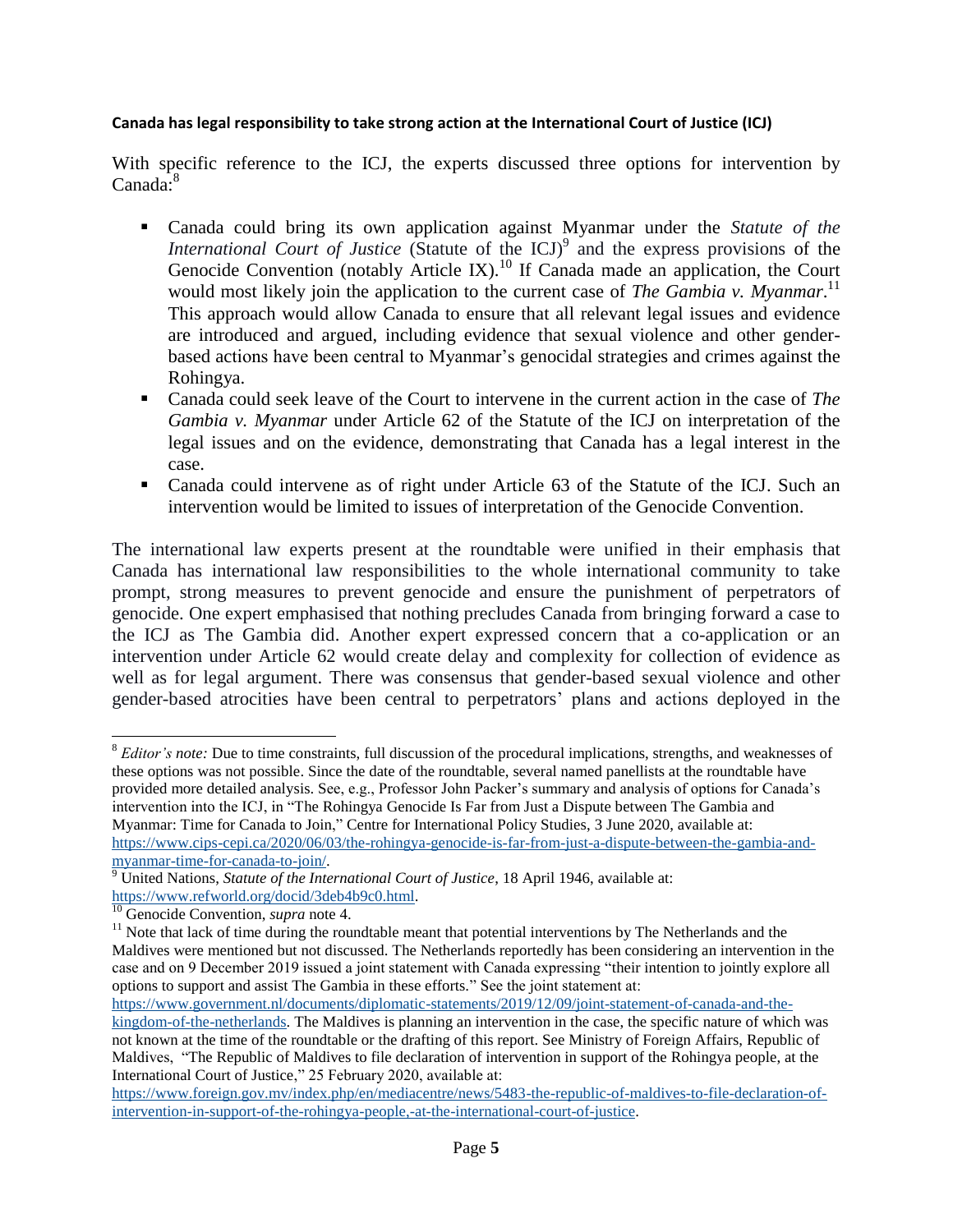genocide against the Rohingya. Experts emphasized the importance that a fulsome case be presented to the Court on the full range of issues and evidence of genocidal actions and intent, including, in particular, on issues related to gender-based methods of genocide that have not been raised to date during the current ICJ case.

#### <span id="page-9-0"></span>**Gender-based violence is at the core of the genocide and must be central to justice processes**

The roundtable featured a panel on gender-based violence as a core element of the genocide against the Rohingya. Speakers emphasized that international courts<sup>12</sup> have recognized sexual violence as a deliberate tactic of war, and not just an "unfortunate side-effect," an "add-on" or a "women's issue." In planning and inflicting genocidal acts, perpetrators rely on gender dimensions of the targeted group, including social roles assigned to women and men, and cultural attitudes and gender stereotypes prevalent within the group. Thus, perpetrators plan and inflict genocidal acts differently on women, men, and transgender people. Speakers stated that arguments should be made to the ICJ that go beyond the Court's current recognition of sexual violence as constituting acts of genocide within Article II (b), (c), and (d) of the Genocide Convention. Rather, the Court should be presented with arguments showing:

- how sexual violence is related to the wider concept of gender-based violence that is grounded in gender-based inequalities;
- how gender-based violence is deployed broadly in the various manifestations of genocide;
- the current continuation of genocide through ongoing sexual exploitation, trafficking, child marriage, and enforced disappearances;
- how gender-based analysis can be used to argue for transformative reparation to address gender inequalities and to guarantee non-repetition, using jurisprudence, e.g., of the Inter-American Court of Human Rights, and by amplifying relief and recovery pillars of the UN Security Council's Women, Peace, and Security Agenda;<sup>13</sup>
- that the needs of survivors, including their economic and social rights, are central to reparations and guarantees of non-repetition.

## <span id="page-9-1"></span>**Humanitarian issues: Refugees and Internally Displaced Persons (IDPs)**

A number of participants raised concerns or questions about alleviation of humanitarian needs, including of Rohingya people in Myanmar and refugees in Bangladesh for education, health care, protection of women and children from trafficking, conditions of return to Myanmar, including elimination of land mines along the border.

l  $12$  Several speakers referred to the landmark case in the International Criminal Tribunal for Rwanda (ICTR) against Jean-Paul Akayesu, in which the Court determined that rape and sexual violence "constitute genocide in the same way as any other act as long as they were committed with the specific intent to destroy, in whole or in part, a particular group, targeted as such. Indeed, rape and sexual violence certainly constitute infliction of serious bodily and mental harm on the victims." *The Prosecutor v. Jean-Paul Akayesu* (Trial Judgement), ICTR-96-4-T, International Criminal Tribunal for Rwanda (ICTR), 2 September 1998, para. 731, available at: [https://www.refworld.org/cases,ICTR,40278fbb4.html.](https://www.refworld.org/cases,ICTR,40278fbb4.html)

<sup>&</sup>lt;sup>13</sup> Peace Women, About Women, Peace and Security in the Security Council: Women, Peace and Security Agenda, n.d., available at[:https://www.peacewomen.org/security-council/WPS-in-SC-Council.](https://www.peacewomen.org/security-council/WPS-in-SC-Council)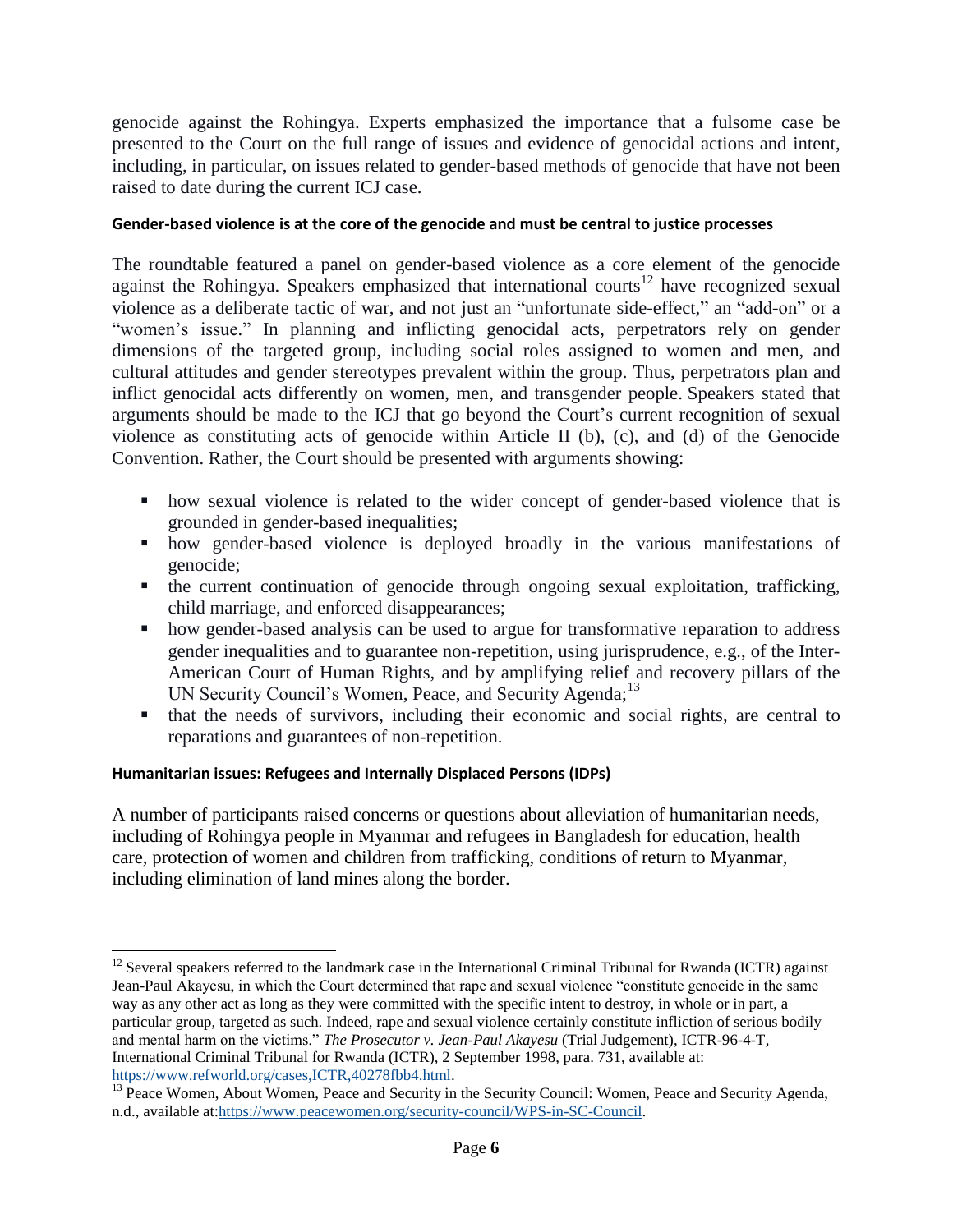# <span id="page-10-0"></span>**Summary of opening remarks**

The moderator opened the meeting by welcoming participants, articulating the terms of reference of the discussion according to a modified Chatham House Rule,<sup>14</sup> and introducing three opening speakers.

The first speaker framed the discussion on the concept of Women, Peace, and Security (WPS),<sup>15</sup> which guides Canada's official strategy on Myanmar and Bangladesh.<sup>16</sup> Canada's responses have addressed questions of justice for Rohingya people, including during the COVID-19 crisis. The concept of WPS is centred on the idea that the only way to achieve full and enduring human security is to ensure that those most affected by policies or decisions have a voice in their creation. Those affected are viewed not only as recipients of aid or protection but also are included in decision making at all levels. Under Canada's National Action Plan (NAP), Myanmar is one of thirteen priority countries. Canada's Feminist International Assistance Policy (FIAP), in the context of the situation of the Rohingya, has two broad aims: First, meeting basic needs through humanitarian aid, and second, through transformational policy that seeks to support long term resolution and meaningful peace in processes that engage women–over half the population.

In practice, these Canadian policies involve support for women's engagement in roles serving on refugee camp management committees, as community mediators in the camps, and as advisors to the UN and non-governmental organizations (NGOs) on decisions regarding the refugees. Canada's policy also involves supporting women in Myanmar to run for office at various levels of government, encouraging women's participation in national reconciliation efforts, and in the pursuit of justice including for sexual violence. The speaker emphasized that justice for Rohingya people is incomplete if Myanmar's government fails to ensure accountability for systematic, orchestrated atrocities against Rohingya women and girls. Is it is now recognized by international courts<sup>17</sup> that sexual violence is not an unfortunate side-effect of war but an active and deliberate tactic. The speaker emphasized that sexual and gender-based violence is not inherently a "women's issue" but affects all people, not just women and girls.

A second opening speaker framed the discussion in terms of the importance of careful listening, consultation, and learning in light of what is happening in Rohingya refugee camps in Cox's Bazar, Bangladesh, as well as in northern Myanmar, including Rakhine State.

A third opening speaker noted and affirmed Canada's support for Rohingya people, noting that Canada is one of the few countries with a relevant NAP by which Canada commits itself to

 $\overline{a}$ 

 $14$  See the Introduction above, page 1. The Chatham House Rule states: "participants are free to use the information received, but neither the identity nor the affiliation of the speaker(s), nor that of any other participant, may be revealed." *Supra* note 2.

<sup>&</sup>lt;sup>15</sup> Government of Canada, Canada's National Action Plan on Women, Peace and Security (2017-2022), available at: [https://www.international.gc.ca/world-monde/issues\\_development-enjeux\\_developpement/gender\\_equality](https://www.international.gc.ca/world-monde/issues_development-enjeux_developpement/gender_equality-egalite_des_genres/cnap_wps-pnac_fps.aspx?lang=eng)[egalite\\_des\\_genres/cnap\\_wps-pnac\\_fps.aspx?lang=eng.](https://www.international.gc.ca/world-monde/issues_development-enjeux_developpement/gender_equality-egalite_des_genres/cnap_wps-pnac_fps.aspx?lang=eng)

<sup>&</sup>lt;sup>16</sup> Government of Canada, "Canada's Strategy to Respond to the Rohingya Crisis in Myanmar and Bangladesh," available at: [https://www.international.gc.ca/world-monde/issues\\_development-](https://www.international.gc.ca/world-monde/issues_development-enjeux_developpement/response_conflict-reponse_conflits/crisis-crises/strat-rohingya.aspx?lang=eng)

[enjeux\\_developpement/response\\_conflict-reponse\\_conflits/crisis-crises/strat-rohingya.aspx?lang=eng.](https://www.international.gc.ca/world-monde/issues_development-enjeux_developpement/response_conflict-reponse_conflits/crisis-crises/strat-rohingya.aspx?lang=eng)

<sup>17</sup> See, e.g. Akayesu , *supra* note 12.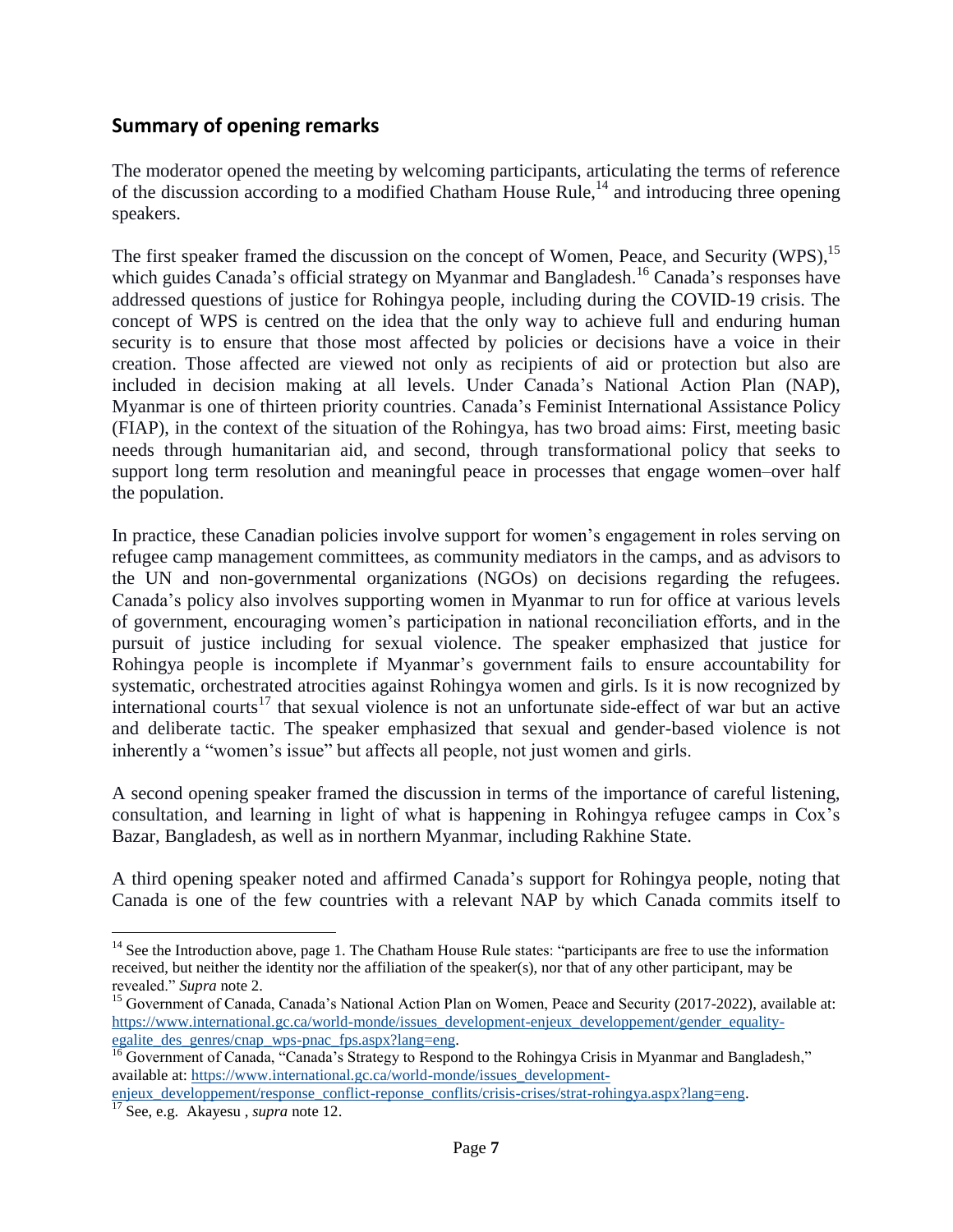seeking an end to the disproportionate and particular impacts of armed conflict on women and girls. Canada's feminist foreign policy and solidarity with the Rohingya provides the foundation for Canada to deliver on its commitment to Rohingya people by backing The Gambia in its case at the International Court of Justice (ICJ) and ensuring that victims of sexual and gender-based crimes receive justice.

This speaker noted that Bangladesh has received more than a million Rohingya refugees when other countries have neglected them and disallowed them from entering their territories. However, Bangladesh has imposed internet blockages and telephone restrictions in Rohingya refugee camps, obstructing humanitarian aid. By May 2020, the "nightmare" of COVID-19 had arrived in the camps,<sup>18</sup> resulting in further difficulties in obtaining supplies. Bangladesh announced that it would not accept any more Rohingya refugees, and has arrested people who have been stranded on boats at sea and sent them into quarantine in Bangladesh for an unknown period of time.<sup>19</sup>

The speaker emphasized that the whole international community has the responsibility to protect not only the Rohingya but also other minority ethnic groups within Myanmar.

# <span id="page-11-0"></span>**Summary of discussion 1: Goals for Canada: Challenges and options**

# <span id="page-11-1"></span>**Questions guiding the discussion**

Prior to the roundtable, the following questions were posed to panellists and participants to guide the discussion:

- What would be the most impactful way for Canada to contribute to achieving justice for the Rohingya?
- What would be the most effective contribution Canada could make to achieving justice under the Genocide Convention?
- By which concrete means can Canada assist the Rohingya particularly women in having a direct and effective voice for justice?

# <span id="page-11-2"></span>**Summary of discussion**

## <span id="page-11-3"></span>**Panellists' remarks**

## *No improvement in conditions of the Rohingya: Escalation of conflict in Myanmar*

The first speaker on this panel commended Canada for "holding the torch for justice for the Rohingya." The speaker noted that the date of the roundtable, 21 May 2020, marked 1,000 days since the beginning of Myanmar's clearance operations on 25 August 2017, and that the conditions of the Rohingya have not improved since then. The situation in Rakhine is that of escalated conflict, and there is daily information of missile attacks, air drone attacks, and

 $\overline{a}$  $18$  The first diagnoses of COVID-19 were reported on 14 May 2020. Coronavirus: Two Rohingya test positive in refugee camp, BBC, 14 May 2020, available at: [https://www.bbc.com/news/world-asia-52669299.](https://www.bbc.com/news/world-asia-52669299)

<sup>&</sup>lt;sup>19</sup> Bangladesh: Cyclone Endangers Rohingya on Silt Island: Refugees Allege Torture, Limited Health Care, Food on Bhasan Char, Human Rights Watch, 20 May 2020, available at:

[https://www.hrw.org/news/2020/05/21/bangladesh-cyclone-endangers-rohingya-silt-island.](https://www.hrw.org/news/2020/05/21/bangladesh-cyclone-endangers-rohingya-silt-island)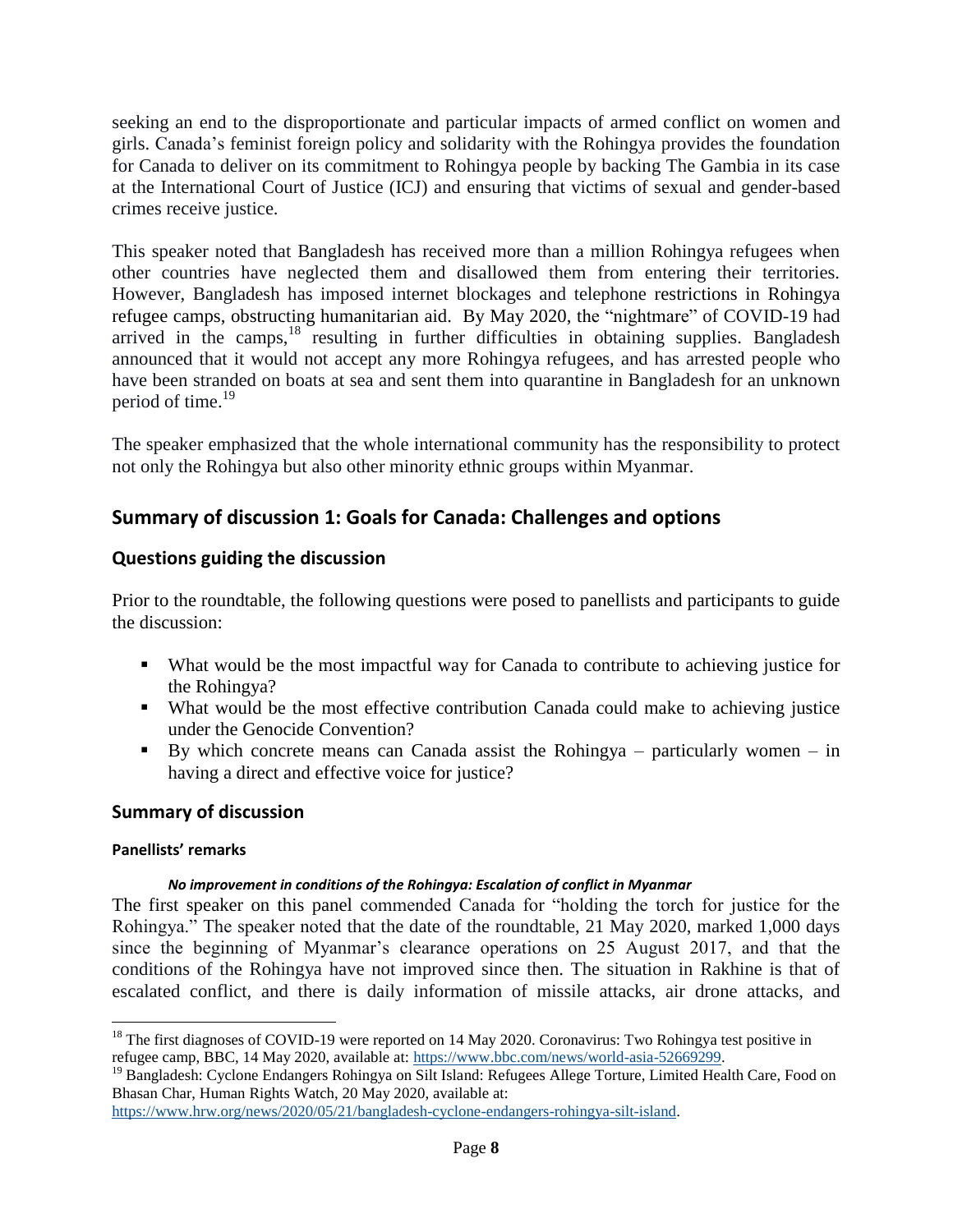abduction of children in Rakhine State. In addition, other ethnic minorities in Myanmar are now experiencing what Rohingya people experienced in 2016 and 2017; hundreds of houses have been burnt, people have been abducted, bodies have been found decapitated, and parts of people's bodies have been burned in fires.

There are reports of Rohingya youths, boys, and girls with severe injuries due to the use of artillery. The military unit recently arrested fifteen who were severely injured and released half of them. Heavy rain and storms due to the cyclone in central and northern Rakhine has affected Internally Displaced Persons (IDP) camps.<sup>20</sup>

Humanitarian aid has been hindered. On 10 January 2019, the Rakhine State government instructed the international humanitarian organizations to suspend all activities except for the World Food Program (WFP) and the International Committee of the Red Cross (ICRC) in five townships affected by conflict. This order has been continued indefinitely and is a violation of international humanitarian law.<sup>21</sup> Myanmar has not protected human rights; human rights violations continue to occur routinely, and Myanmar stands accused of the most serious crimes under international law. Myanmar's draconian laws remain intact, stifling free expression and exchange of information. While commending Canada's effort thus far, the speaker urged Canada and the international community to support the ongoing international accountability initiatives and ensure that victims are placed at the centre of all these efforts.

#### *The case of The Gambia vs. Myanmar at the International Court of Justice*

Another panellist discussed the case of *The Gambia v. Myanmar* in the International Court of Justice (ICJ or "the Court").<sup>22</sup> The speaker noted the importance of attendance by representatives of the Rohingya community at the December 2019 ICJ hearing on provisional measures. Three members of the women's peace organization, Shanti Mohila, $^{23}$  from Kutupalong refugee camp in

[https://www.facebook.com/rakhinestatenews/posts/1288319534639223.](https://www.facebook.com/rakhinestatenews/posts/1288319534639223) Also see "Myanmar: UN expert expresses alarm at escalating conflict, calls for civilian protection", UN News, 18 January 2020, available at: [https://www.ohchr.org/EN/NewsEvents/Pages/DisplayNews.aspx?NewsID=24089&LangID=E.](https://www.ohchr.org/EN/NewsEvents/Pages/DisplayNews.aspx?NewsID=24089&LangID=E)

l <sup>20</sup> Cyclone Amphan Brings Heavy Rain, Destruction to India, Bangladesh, VOA, 20 May 2020, available at [https://www.voanews.com/south-central-asia/cyclone-amphan-brings-heavy-rain-destruction-india-bangladesh.](https://www.voanews.com/south-central-asia/cyclone-amphan-brings-heavy-rain-destruction-india-bangladesh)

<sup>&</sup>lt;sup>21</sup> Human Rights Council, "Detailed findings of the Independent International Fact-Finding Mission on Myanmar," A/HRC/42/CRP.5, 16 September 2019, para. 404, available at:

[https://www.ohchr.org/Documents/HRBodies/HRCouncil/FFM-Myanmar/20190916/A\\_HRC\\_42\\_CRP.5.pdf,](https://www.ohchr.org/Documents/HRBodies/HRCouncil/FFM-Myanmar/20190916/A_HRC_42_CRP.5.pdf) at note 929, citing Nyan Lynn Aung "Aid groups barred from Rakhine conflict zones" (The Myanmar Times, 14 January 2019). In the following discussions in Rakhine State Parliament on 2 May and 10 May 2019, it was mentioned that on 10 January 2019, the Rakhine State Government has directed an order to ban humanitarian and development aids, except ICRC and WFP: [https://www.facebook.com/rakhinestatenews/posts/1283046778499832;](https://www.facebook.com/rakhinestatenews/posts/1283046778499832)

<sup>&</sup>lt;sup>22</sup> Application of the Convention on the Prevention and Punishment of the Crime of Genocide (*The Gambia v*. *Myanmar*), International Court of Justice, Application instituted 11 November 2019, available at: [https://www.icj](https://www.icj-cij.org/en/case/178)[cij.org/en/case/178.](https://www.icj-cij.org/en/case/178)

 $^{23}$  Shanti Mohila (meaning "Peace Women"), started in 2017, comprises several hundred women survivors living in Rohingya refugee camps in Bangladesh who joined together to send unified messages to the international community. Three representatives from Shanti Mohila, Hamida Khatun, Hasina Begum, and Yousuf Ali, travelled to The Hague, supported by the UK organization Legal Action Worldwide (LAW). In 2019, LAW assisted representatives of Shanti Mohila to attend the UN Human Rights Council in Geneva where Hamida Khatun's statement was read. See "Statement of Rohingya peace advocate, Hamida Khatun," Joint Statement of Lawyers' Rights Watch Canada (LRWC) and International Service for Human Rights (ISHR), 11 March 2019, available at: [https://www.lrwc.org/myanmar-oral-statement-to-40th-session-of-the-un-human-rights-council-statement-of](https://www.lrwc.org/myanmar-oral-statement-to-40th-session-of-the-un-human-rights-council-statement-of-rohingya-peace-advocate-hamida-khatun-joint-statement-of-lrwc-and-ishr/)[rohingya-peace-advocate-hamida-khatun-joint-statement-of-lrwc-and-ishr/.](https://www.lrwc.org/myanmar-oral-statement-to-40th-session-of-the-un-human-rights-council-statement-of-rohingya-peace-advocate-hamida-khatun-joint-statement-of-lrwc-and-ishr/)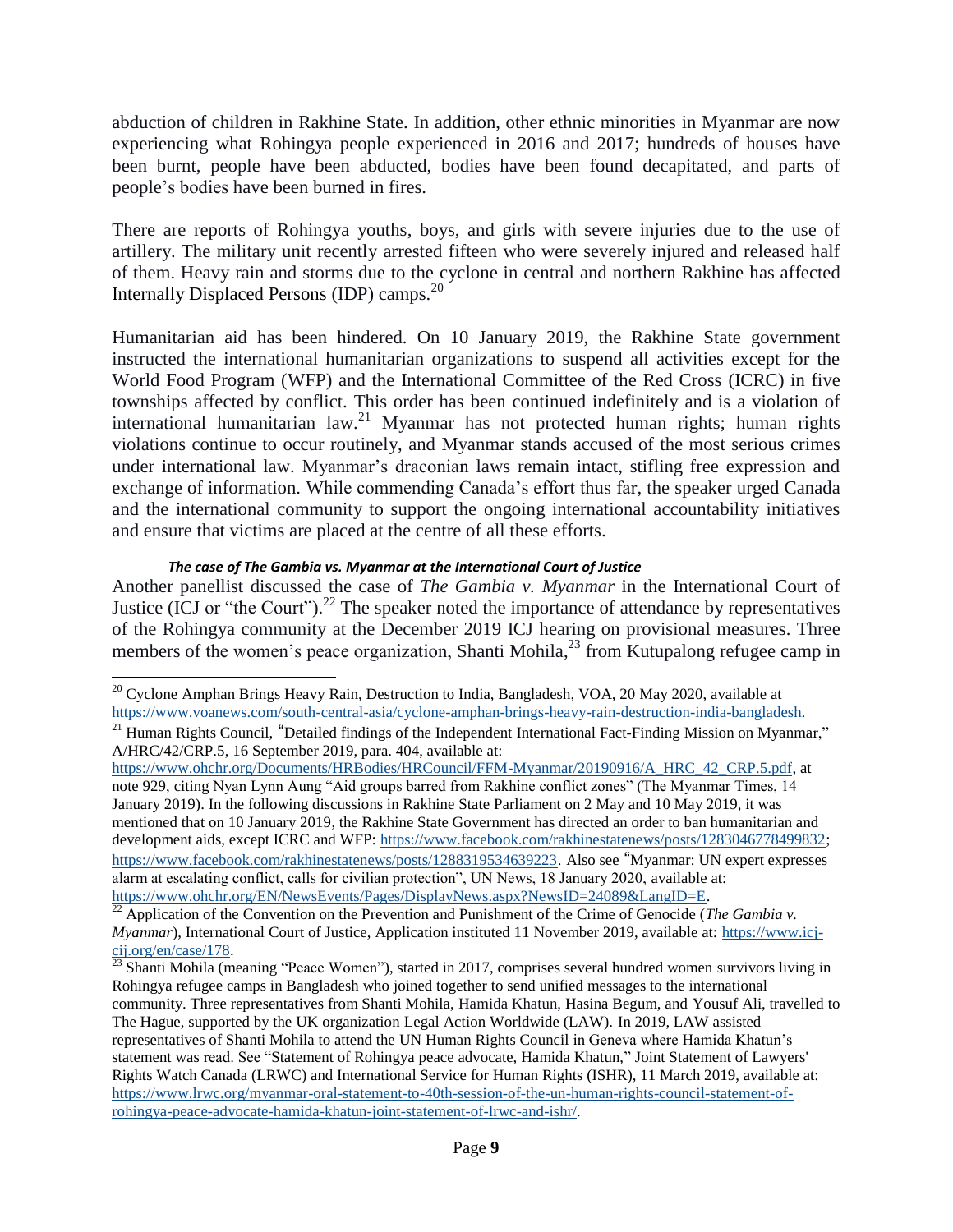Bangladesh, travelled to The Hague for the hearing. The speaker noted that the perseverance and participation of survivors has been important in the pursuit of justice in that case.

The speaker also noted that the ICJ's unanimous judgment in its order for provisional measures<sup>24</sup> was unexpected, and this unanimity has sent an important message to Myanmar. Myanmar's first report to the ICJ on its compliance with the order of the Court was due on 23 May 2020. The memorial<sup>25</sup> of The Gambia setting out the facts and law is due on 23 October 2020; the Court provided an extension of three months on its original deadline of 23 July 2020. The speaker perceived that the original, short, six-month deadline, could be a signal that the Court wishes to address the case quickly. The speaker indicated that there has been significant progress in gathering evidence, including possible witness testimony in addition to what has already been gathered by other efforts and mechanisms.<sup>26</sup> However, the current circumstances in the refugee camps make it difficult to obtain testimony.

The speaker emphasized that evidence is the essence of the case no matter how creative one's legal theories, and that the ICJ will require clear and convincing proof of genocidal acts. At the provisional measures stage of the proceedings, it is sufficient to have a plausible case. The burden of proof during the merits stage of the case is significantly higher, which necessitates considerably more work gathering evidence.<sup>27</sup> Three pillars inform the gathering of the evidence, with the overarching imperative of establishing a genocidal intention for commission of the prohibited acts:

- Killing with genocidal intent is the most straightforward;
- Crimes of sexual violence are also integral to the theory of genocide. Since the judgment of the International Criminal Tribunal for Rwanda (ICTR) in the Akayesu case,  $^{28}$  there is clear jurisprudence to the effect that sexual violence, when committed with genocidal intention, falls within Article II, paragraph (b) of the Genocide Convention (causing

l

<sup>&</sup>lt;sup>24</sup> International Court of Justice, Application of the Convention on the Prevention and Punishment of the Crime of Genocide (*The Gambia v. Myanmar*): Order, 23 January 2020, available at [https://www.icj-cij.org/files/case](https://www.icj-cij.org/files/case-related/178/178-20200123-ORD-01-00-EN.pdf)[related/178/178-20200123-ORD-01-00-EN.pdf.](https://www.icj-cij.org/files/case-related/178/178-20200123-ORD-01-00-EN.pdf)

<sup>&</sup>lt;sup>25</sup> The ICJ written proceedings include "memorials" and "counter-memorials" of the parties. See Statute of the ICJ Article 43, *supra* note 9.

<sup>&</sup>lt;sup>26</sup> Other mechanisms include the UN Independent International Fact-Finding Mission on Myanmar (IIFFMM). See the IIFFMM's reports at: [https://www.ohchr.org/en/hrbodies/hrc/myanmarffm/pages/index.aspx.](https://www.ohchr.org/en/hrbodies/hrc/myanmarffm/pages/index.aspx)

<sup>&</sup>lt;sup>27</sup> *Editor's note:* The Statute of the ICJ, *supra* note 9, does not provide a uniform standard of proof. Article 53, of the Statute of the ICJ, provides: "Whenever one of the parties does not appear before the Court, or fails to defend its case, the other party may call upon the Court to decide in favour of its claim" but that "the claim must be 'well founded in fact and law'." In the 2015 case of *Croatia v. Serbia*, the ICJ stated that: "As regards the standard of proof, the Court, citing its previous case law, recalls that claims against a State involving charges of exceptional gravity, as in the present case, must be proved by evidence that is fully conclusive*,* and emphasizes that it must be fully convinced that allegations made in the proceedings 'that the crime of genocide or the other acts enumerated in Article III of the Convention have been committed' have been clearly established" (emphasis added). Application of the Convention on the Prevention and Punishment of the Crime of Genocide (*Croatia v. Serbia*), Summary of the Judgment of 3 February 2015, available at: [https://www.icj-cij.org/files/case-related/118/18450.pdf.](https://www.icj-cij.org/files/case-related/118/18450.pdf)

<sup>28</sup> Akayesu, *[supra](file:///C:/Users/Catherine/Documents/aWPDATA/CATH/aPEACEMAKERS%20TRUST/aaMyanmar%20Round%20Table/Report/Current/Supra)* note 12.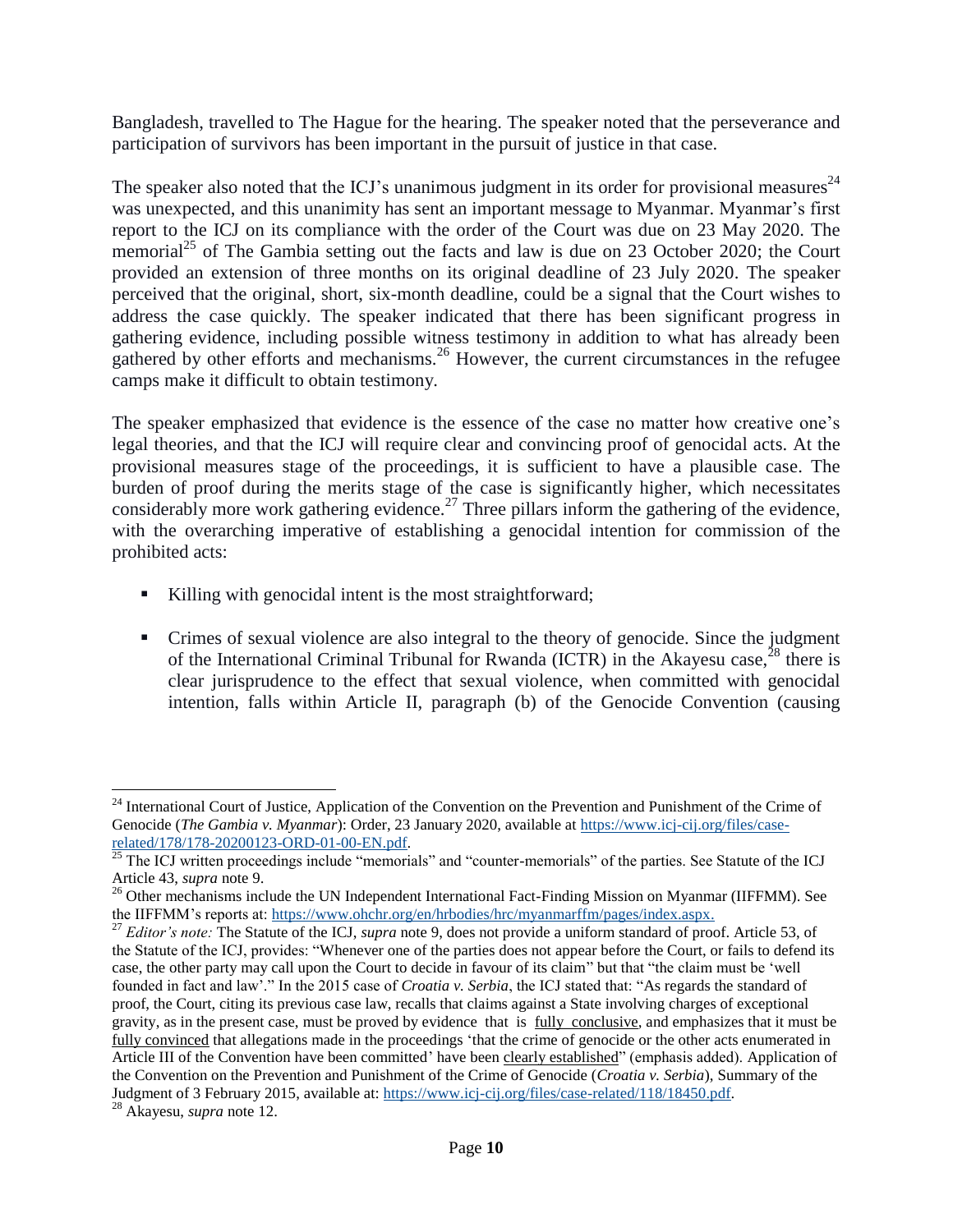serious bodily or mental harm).<sup>29</sup> Evidence gathered so far showed widespread sexual violence not only against women and girls but also against men and boys;

 The third category, paragraph (c) centres on imposing conditions of life calculated to bring about destruction of the group in whole or in part, primarily instances of starvation, exposure, and denial of medical care.

Several States may be intervening under Article 63 of the Statute of the ICJ.<sup>30</sup> As States parties to the Genocide Convention, it is their right to do so. Canada and The Netherlands, among other governments, are seriously considering such interventions on important points of law including the issue of sexual violence as an element of the crime of genocide. Another question relates to the evidentiary weight of the findings of the UN Independent International Fact-Finding Mission on Myanmar  $(IIFFMM)^{31}$  as well as the findings of other mandates such as that of Prof. Yanghee Lee (the UN Special Rapporteur on the situation of human rights in Myanmar from 2014 to 30 April 2020).<sup>32</sup>

#### *The necessity of a broad conception of justice: Recognition, inclusion and repair*

A third panellist suggested taking a step back from a narrow conception of justice found in specific procedures such as the ICJ case or the limited notion that accountability constitutes justice. Justice is a much broader idea. If we proceed from the perspective of the victims and their calls for justice, we might reflect on what that might comprise and how it might be pursued. Justice has many dimensions, noted this speaker, including, but not limited to legal justice, political justice, social justice, or economic justice. A legal perspective includes commutative justice, restorative justice, retributive justice, and distributive justice. The speaker noted that the claims of the Rohingya go back decades, and that the situation of Rohingya has not improved but has continued to deteriorate. What would constitute justice in this case?

l

<sup>30</sup> Statute of the ICJ, *supra* note 9. Article 63 states:

<sup>29</sup> UN General Assembly, *Convention on the Prevention and Punishment of the Crime of Genocide*, 9 December 1948, United Nations, Treaty Series, Vol. 78, p. 277, available at: [https://www.refworld.org/docid/3ae6b3ac0.html.](https://www.refworld.org/docid/3ae6b3ac0.html) Article II states:

In the present Convention, genocide means any of the following acts committed with intent to destroy, in whole or in part, a national, ethnical, racial or religious group, as such:

<sup>(</sup>a) Killing members of the group;

<sup>(</sup>b) Causing serious bodily or mental harm to members of the group;

<sup>(</sup>c) Deliberately inflicting on the group conditions of life calculated to bring about its physical destruction in whole or in part;

<sup>(</sup>d) Imposing measures intended to prevent births within the group;

<sup>(</sup>e) Forcibly transferring children of the group to another group.

<sup>1.</sup> Whenever the construction of a convention to which states other than those concerned in the case are parties is in question, the Registrar shall notify all such states forthwith.

<sup>2.</sup> Every state so notified has the right to intervene in the proceedings; but if it uses this right, the construction given by the judgment will be equally binding upon it.

<sup>&</sup>lt;sup>31</sup> UN Independent International Fact-Finding Mission on Myanmar (IIFFMM) as <https://www.ohchr.org/en/hrbodies/hrc/myanmarffm/pages/index.aspx>

 $32$  Prof. Yanghee Lee was the Special Rapporteur on the situation of human rights in Myanmar from 1 May 2014 to 30 April 2020. Her reports and press releases are found at:

[https://www.ohchr.org/en/hrbodies/sp/countriesmandates/mm/pages/srmyanmar.aspx.](https://www.ohchr.org/en/hrbodies/sp/countriesmandates/mm/pages/srmyanmar.aspx)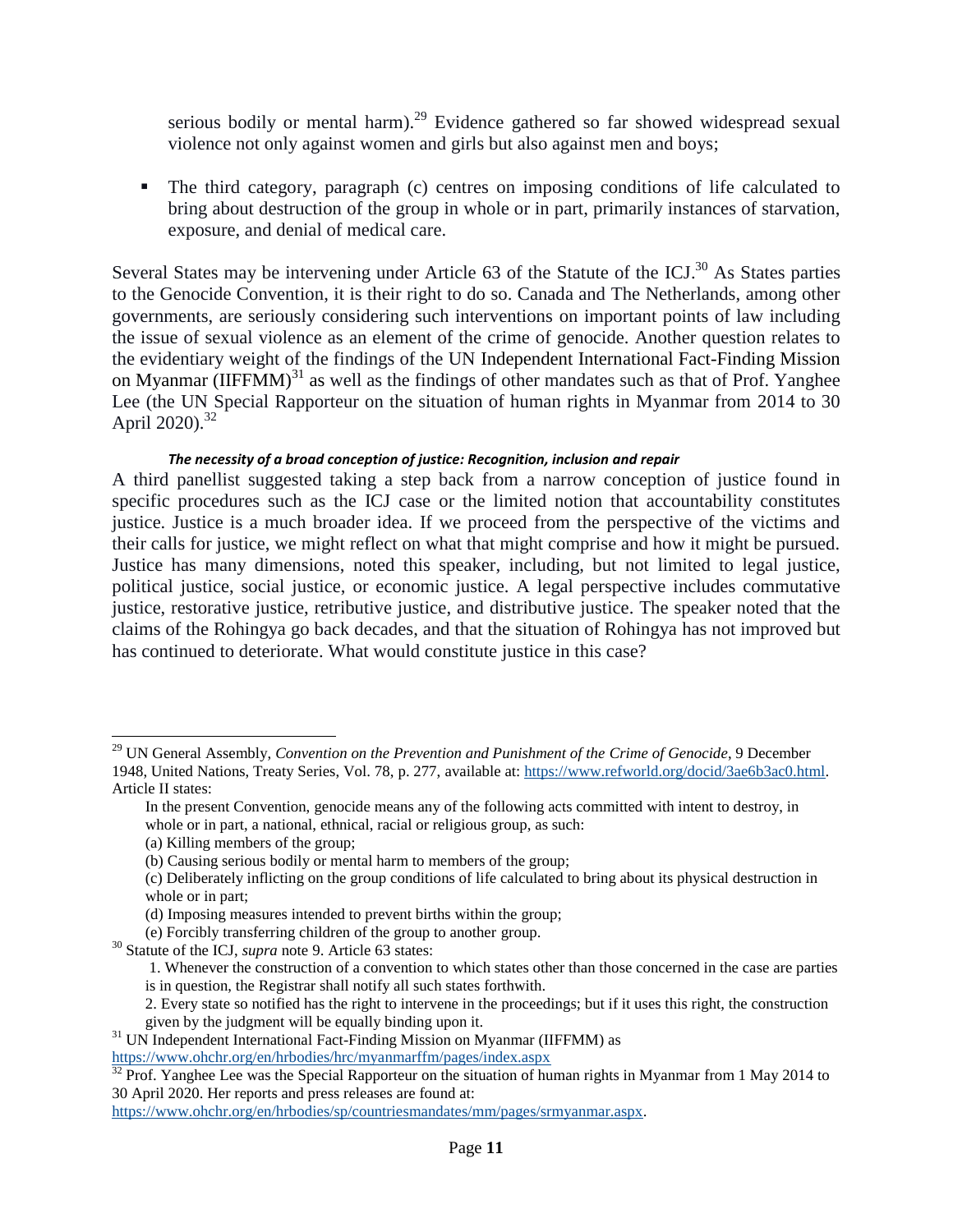The first element of justice is recognition, according to this speaker. The UN Declaration on the Rights of Minorities<sup> $33$ </sup> expresses the right of a group to exist. This is also implicit in the Genocide Convention in its reference to the crime of genocide as the intention to destroy the group "as such."<sup>34</sup> In its 23 January 2020 decision, the ICJ acknowledged the existence of the Rohingya as a group to be protected under the Genocide Convention.

For the Rohingya, recognition must be given concrete expression through inclusion. It is a fundamental principle of social justice, minority rights, and international law that persons have the right to participate in matters that affect them. The speaker noted challenges to the element of inclusion for the Rohingya not only in Myanmar itself but also in forums and processes of international justice. For example, under the Genocide Convention and in the case at the ICJ, the victims themselves are not parties. They have no standing in the Court notwithstanding efforts of The Gambia to bring three individuals representing the Rohingya to the court proceedings. In terms of the Genocide Convention the Rohingya, as a group, have no legal standing. This is problematic even for the ICJ's review of Myanmar's reports under the provisional measures, because those reports are not public and are not subject to scrutiny unless governments like Canada press the Court for disclosure. If recognition is primordial, and inclusion or participation are attendant, we might then ask where are the voices of the Rohingya? Even among Rohingya advocates present at this roundtable, there is a range of voices of Rohingya who, directly or indirectly, need to be given not only facility but also capacity to articulate their concerns and positions so that they can be heard. This is not only a right, but also part of recognition (and attendant engagement) that is a fundamental element of justice.

This speaker noted that another crucial aspect of justice is repair. If we look at the claims of the Rohingya, even regarding the ICJ case, they do not want a hollow victory. While they do want to see a judgment favourable to them, what follows from that is repair, which could include restitution such as return to their homeland and return of their properties. Where this is not possible, the equivalent compensation should be given. They need to be made whole as far as possible. This is far and beyond what has been discussed by the Independent Investigative Mechanism for Myanmar  $(IIMM)$ ,<sup>35</sup> but this is a crucial issue.

In terms of the topic of the panel, "challenges and options," the speaker noted some obvious challenges. For example, the UN and other institutions are evidently dysfunctional. It has been repeatedly demonstrated that the UN Security Council is presently not "fit for purpose." While the ICJ in the case of the Rohingya was prepared to be forthcoming and helpful, its procedures are "20<sup>th</sup> or even 19<sup>th</sup> century in character." The COVID-19 pandemic has added to the

 $\overline{a}$ 

<sup>33</sup> UN General Assembly, *Declaration on the Rights of Persons Belonging to National or Ethnic, Religious and Linguistic Minorities*, 3 February 1992, A/RES/47/135, Article 1, available at: [https://www.refworld.org/docid/3ae6b38d0.html.](https://www.refworld.org/docid/3ae6b38d0.html)

<sup>&</sup>lt;sup>34</sup> Genocide Convention, Article II, *supra* note 4.

<sup>&</sup>lt;sup>35</sup> UN Independent Investigative Mechanism for Myanmar (IIMM), see:

[https://www.ohchr.org/EN/HRBodies/HRC/IIMM/Pages/Index.aspx.](https://www.ohchr.org/EN/HRBodies/HRC/IIMM/Pages/Index.aspx) The IIMM (or Myanmar Mechanism) was established by the Human Rights Council in September 2018 and became operational on 30 August 2019. Its mandate is to collect evidence of the most serious international crimes and violations of international law and prepare files for criminal prosecution, making use of the information handed over to it by the IIFFMM, which mandate ended in September 2019 after turning over its information to the IIMM.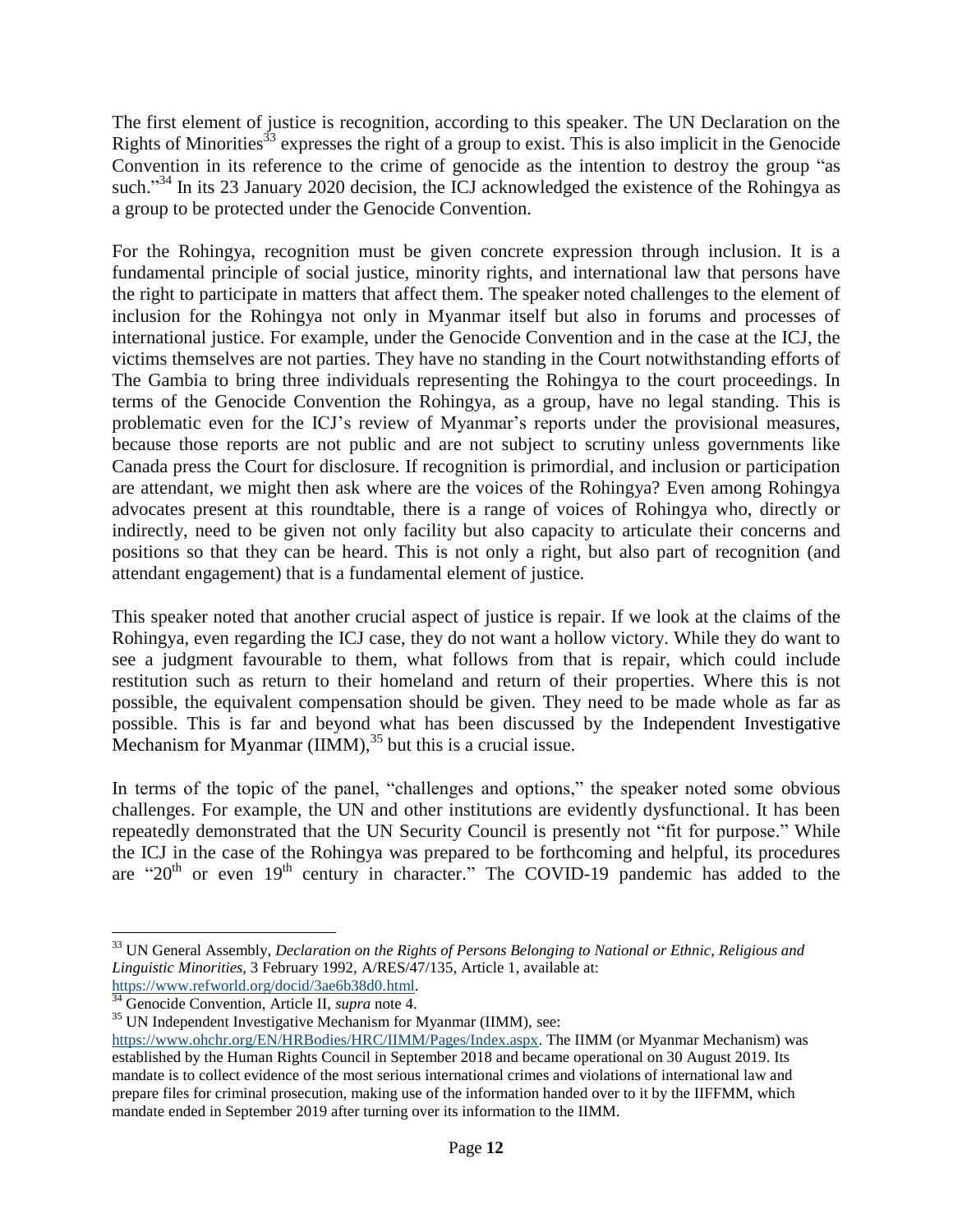challenges. These facts need to be taken into account for a realistic assessment of what is possible and which strategy might be pursued.

Regarding the question of what Canada can do, this speaker emphasised that it is important to avoid the reductionist idea that equates justice with accountability. The focus must not be exclusively on the commission of genocide. Even when considering the Genocide Convention it is important to emphasise that the Convention is not just about the acts set out in Article  $II.^{36}$ . The treaty, in its conception, is fundamentally about prevention of genocide. The Rohingya need to see a vision that addresses prevention. The speaker stated that Canada can help in this regard not only by possibly intervening under Article 63, whether alone or with others, but also by potentially taking other actions. "There is nothing that precludes Canada from bringing forward a case to the ICJ as The Gambia did."

The speaker emphasised that this situation raises a fundamental question, not only regarding the Rohingya, but also about the rules-based international order. The Genocide Convention and other human rights issues are not only about the victims, they are about the state of the world. It has been argued that Canada should step up; Canada not only can do so, but it also is well placed to lead. In the view of the speaker, Canada would be welcomed by many in the international community to lead diplomatically and politically by taking bold steps and directing funding to those who can benefit, including the Rohingya.

#### <span id="page-16-0"></span>**Participants' discussion**

The moderator opened up the discussion to other participants. One participant put a question to the panellists on issues of justice and accountability related to access to health care, particularly access of women to reproductive health care, limited health care facilities, and restrictive living conditions. Can these issues be woven into issues of justice and accountability? Also, can Canada get involved in ways that go beyond simply funding other countries' efforts?

In response, one speaker indicated that the issue of reproductive health care in Cox's Bazar, Bangladesh, has been raised with the Bangladesh government along with education, livelihood, and job opportunities. There has also been an internet shutdown in the camps by Bangladesh as well as significant violence in the camps. Some Rohingya refugees have also been displaced on the island of Bhasan Char. <sup>37</sup> However, reproductive health in Bangladesh may not fall into the ambit of the ICJ case, as this is happening outside Myanmar. This is a matter on which Canada could take the lead in terms of global action.

This speaker noted that denial of food and services to Rohingya is also taking place within Myanmar, and there are many reports about the malnutrition of Rohingya children. The World Food Program (Wfp) reported this issue to Myanmar authorities in 2016; this information

l

<sup>37</sup> Concerns raised after Rohingya quarantined on Bangladeshi island: HRW says relocation of 29 Rohingya to flood-prone Bhasan Char island without access to aid poses risk to refugees, Al Jazeera, 5 May 2020, available at: [https://www.aljazeera.com/news/2020/05/concerns-raised-rohingya-quarantined-bangladeshi-island-](https://www.aljazeera.com/news/2020/05/concerns-raised-rohingya-quarantined-bangladeshi-island-200505105338183.html)

<sup>36</sup> Genocide Convention, *supra* note 4.

[<sup>200505105338183.</sup>html;](https://www.aljazeera.com/news/2020/05/concerns-raised-rohingya-quarantined-bangladeshi-island-200505105338183.html) OHCHR, Oral statement by Ms Yanghee Lee, Special Rapporteur on the situation of human rights in Myanmar at the 40th session of the Human Rights Council, 11 March 2019, available at: [https://www.ohchr.org/en/NewsEvents/Pages/DisplayNews.aspx?NewsID=24299&LangID=E.](https://www.ohchr.org/en/NewsEvents/Pages/DisplayNews.aspx?NewsID=24299&LangID=E)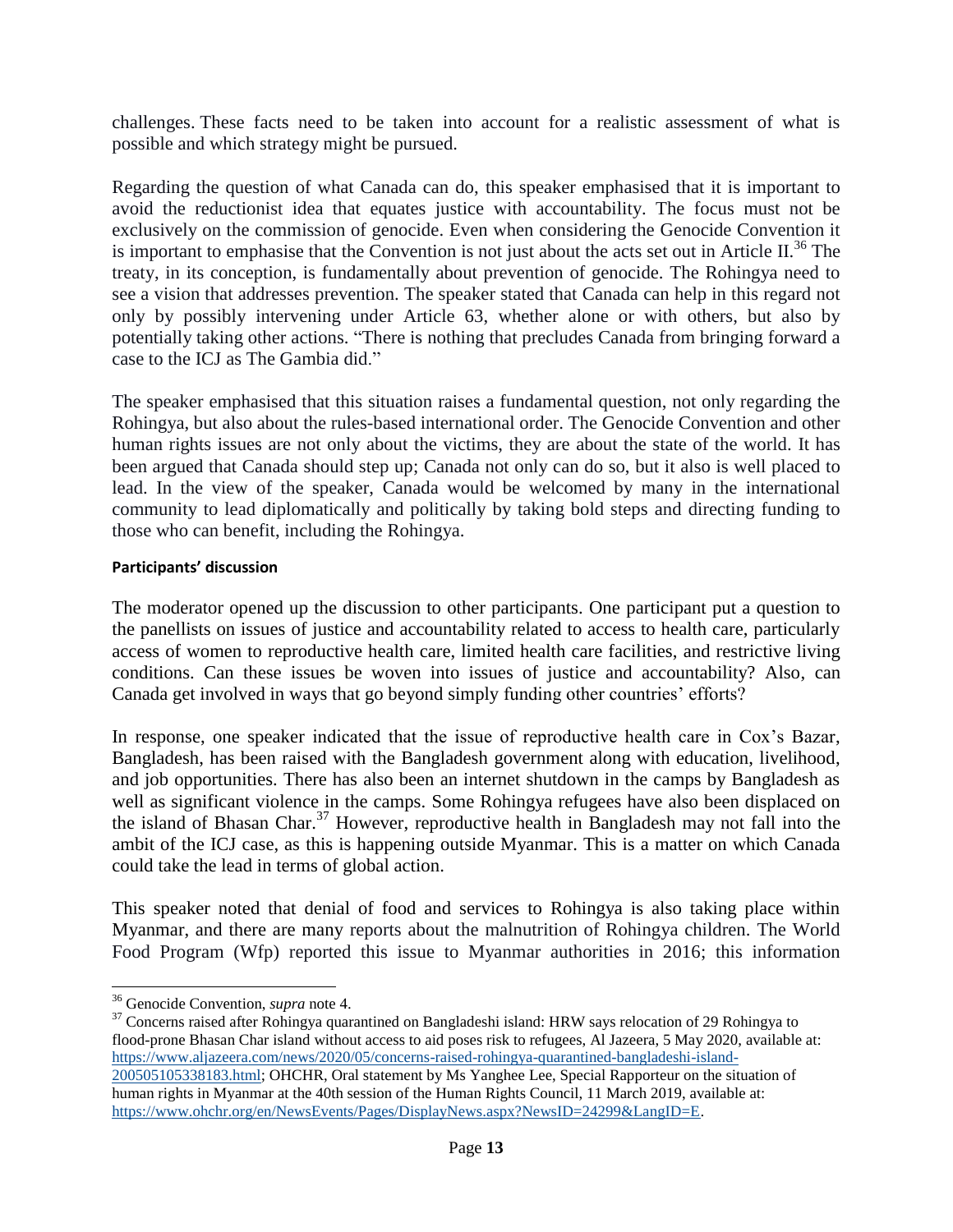reached Aung San Suu Kyi. Withholding of food to IDP camps in Myanmar has taken place for years, and continues to take place. The cutting of humanitarian aid and denial of services means severe shortages of rice and lack of medical services, which are key for Rohingya people's survival. Consequently, the situation within Myanmar has happened not only in the past but also continues to this day. These issues could be included in The Gambia's case in the ICJ.

Another speaker added that the procedures of the ICJ are quite restrictive, and that the ICJ is not a human rights court but a court for settlement of (mainly bilateral) disputes. However, at this point the ICJ is the "best beachhead for accountability." It is recognized that this case is not going to solve all the problems of the Rohingya; however, it creates a political space that can then be used to expand the campaign for restoration of the human rights of the Rohingya more broadly. The ICJ has rules of confidentiality; written submissions are made public only at the time of the oral hearing on the merits, which may be three years away. The withholding of medical treatment for Rohingya people during the COVID-19 pandemic is an issue to be raised by The Gambia's legal team. There is evidence, but it is more difficult to obtain than evidence of killing and sexual violence against significant number of the Rohingya population. It is difficult to gain access to evidence of forcible displacement of people to places they cannot escape, with the intention of starving them to death. The problem is access to the evidence, including witnesses, to other genocidal acts beyond the more obvious ones.

Another participant endorsed a holistic view of the situation of the Rohingya in terms of recognition and giving a higher position to Rohingya voices. The speaker stressed the importance of recognizing the political nature of the struggle and the need for political solutions not only to address the intolerable conditions in the camps in Bangladesh, but also in Rakhine State where it is very difficult to get access to reliable information. Canada's assistance policy must go beyond the narrow or particular four corners of accountability procedures and must include advocacy with the government of Bangladesh and other actors and agencies. It is important to pursue accountability, justice, and a political resolution in the broadest context. There are ways in which Canada can and should intervene in the ICJ proceedings in The Hague, but there are also many other ways in which Canada should lead.

One participant raised two points, noting that the ICJ court documents contain a declaration of the Myanmar ad hoc judge that he was not entirely convinced of the evidence concerning genocidal intent. <sup>38</sup> The focus of The Gambia was on evidence of specific acts rather than on evidence of intent. A second point was that the IIFFMM, for the first time in a UN report, talked about sexual violence against transgender persons. This was not included in The Gambia's case during the provisional measures phase. The participant wondered whether the issue of sexual violence against transgender persons would be included during the merits stage of the proceedings.

l <sup>38</sup> See International Court of Justice, Declaration of Judge Ad Hoc Kress, 23 January 2020, available at [https://www.icj-cij.org/files/case-related/178/178-20200123-ORD-01-00-EN.pdf.](https://www.icj-cij.org/files/case-related/178/178-20200123-ORD-01-00-EN.pdf) Judge Ad Hoc Kress stated "the

Court has applied a low plausibility standard with respect to the question of genocidal intent" and had "not proceeded to anything close to a detailed examination of the question of genocidal intent." He went on to say that "even on the basis of the low standard applied by the Court in this case, it is not entirely without hesitation that I have come to the conclusion that the materials provided by The Gambia so far are sufficient to enable the Court to conclude that the plausibility test was met with respect to the question of genocidal intent" (para. 5).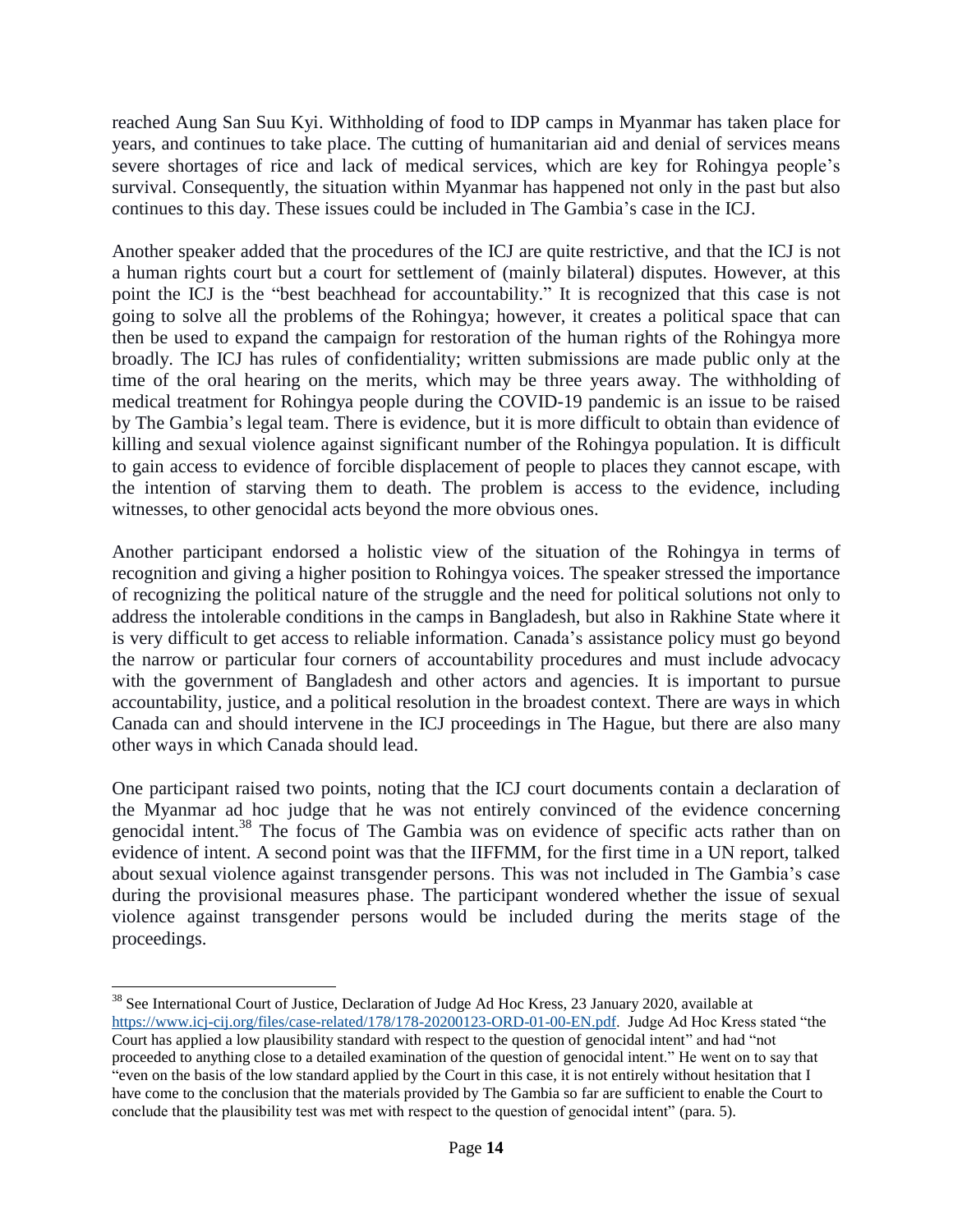A panellist responded that the emphasis is on genocidal intent in light of which specific acts become genocidal acts. Thus, there is no strict separation between the nature of the acts and the genocidal intention. Regarding the sexual violence against transgender persons, the panellist noted that the reports of the IIFFMM have been submitted to the Court as evidence. What is contained in those reports would necessarily be considered by the Court. The question will become how important that specific issue is to establish the overall case.

Another participant, referring to the ICJ's limited jurisdiction, raised the question of the possibilities for wider justice through the investigation launched by the International Criminal Court (ICC) in November 2019.<sup>39</sup> A panellist responded by stating that the scope of the ICC prosecutor's investigation includes the crime of persecution, $\frac{1}{40}$  which could be fruitful. However, a limitation of the ICC is its jurisdiction to try individuals, which means the ICC would need to arrest someone, as the ICC cannot proceed against a suspect in absentia. Even if the case is successful and an accused person is found guilty, the forum of the ICC provides no prospect of reparations for the Rohingya.

Another participant raised the point that the scope of interventions under Article 63 of the Statute of the ICJ are limited to questions related to the construction (interpretation) of the Genocide Convention, and raised the possibility of intervention by other countries, such as Canada and The Netherlands, under Article 62, which might allow for a broader scope of intervention not only on the interpretation of provisions of the Convention, but also on the evidence with respect to application of the Convention to the case. Article 62 requires that the intervenor show that it has legal interest in the case.

One of the panellists responded with a concern that interventions by third States under Article 62 would complicate and delay the proceedings. Also, if third States were to join as co-applicants with The Gambia, this would result in joinder and delay, because each of those cases would require submission of a memorial setting out in full both the legal arguments and the evidence. The speaker emphasized that the cases are essentially about evidence; gathering that evidence is time-consuming and labour-intensive. By contrast, under Article 63, the construction of the Convention can be interpreted broadly and could arguably include evidentiary issues, rather than the evidence itself. The speaker stated that these issues require a longer discussion.

l  $39$  International Criminal Court, "ICC judges authorise opening of an investigation into the situation in Bangladesh/Myanmar," ICC-CPI-20191114-PR1495, Press release, 14 November 2019, available at: [https://www.icc-cpi.int/Pages/item.aspx?name=pr1495.](https://www.icc-cpi.int/Pages/item.aspx?name=pr1495) Also see the full decision at International Criminal Court, Situation in the People's Republic of Bangladesh/Republic of the Union of Myanmar, Decision Pursuant to Article 15 of the Rome Statute on the Authorisation of an Investigation into the Situation in the People's Republic of Bangladesh/Republic of the Union of Myanmar, ICC-01/19-27, 14 November 2019, Pre-Trial Chamber III, Decision, available at: [https://www.icc-cpi.int/Pages/record.aspx?docNo=ICC-01/19-27.](https://www.icc-cpi.int/Pages/record.aspx?docNo=ICC-01/19-27)

<sup>40</sup> The ICC Prosecutor sought and received authorization from the Pre-Trial Chamber (PTC) of the ICC to open an investigation into the crimes of deportation and persecution on ethnic or religious grounds (article 7(1) (d) and 7(1)(h) of the Rome Statute of the ICC). See ICC, "ICC judges authorise opening of an investigation into the situation in Bangladesh/Myanmar," Press release, ICC, 14 November 2019, available at: [https://www.icc](https://www.icc-cpi.int/Pages/item.aspx?name=pr1495)[cpi.int/Pages/item.aspx?name=pr1495.](https://www.icc-cpi.int/Pages/item.aspx?name=pr1495) See the PTC's Decision Pursuant to Article 15 of the Rome Statute on the Authorisation of an Investigation into the Situation in the People's Republic of Bangladesh/Republic of the Union of Myanmar, available at [https://www.icc-cpi.int/Pages/record.aspx?docNo=ICC-01/19-27.](https://www.icc-cpi.int/Pages/record.aspx?docNo=ICC-01/19-27)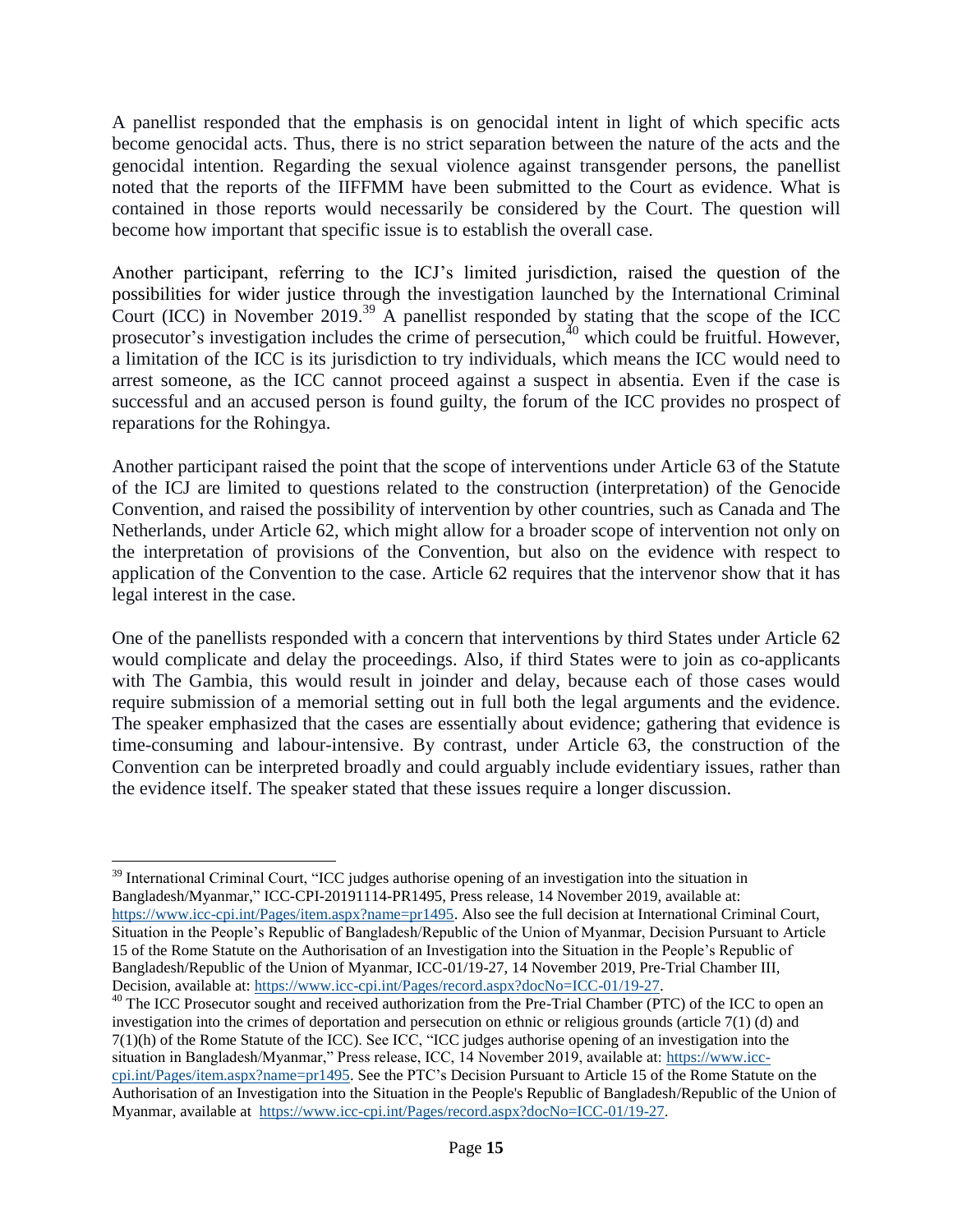One participant posed several questions gathered from Rohingya people in Canada and Bangladesh. First was a question on how to coordinate and streamline Canadian actions by various sectors, including lawyers, humanitarian actors, activists, and NGOs. A second question was sent by a student in Cox's Bazar who noted that Rohingya refugees in Bangladesh are being "denied basic education; trapped in cramped, unsanitary conditions; women and girls are victims of human trafficking and in fear of rape; and youth [face] an uncertain path ahead." Noting that Canada is exceptional among the major countries that help refugees, the student's question was: "What kind of education opportunities we can expect from Canadian institutions and the Government of Canada for the refugee students particularly for the youth before we miss out on years of education, before poverty gives way to criminal activity, before a region is destabilized?" A third question noted that several hundred Rohingya "now call Canada home, but the oceans between do little to distance them from the suffering of family and friends" now in other countries, and asked whether Canada was considering resettlement of "some of the most vulnerable Rohingya refugees from different countries that allow refugees exit visas."

One of the panellists responded to these questions pointing out that Canada could provide direct support for Rohingya people. The persecution of Rohingya has gone on for generations, and Rohingya people have been dispersed around the world. There is a need for Canadian leadership on policies and programs to support reunification of Rohingya people, education, and mobilization of Rohingya youths from around the world, beginning with those in Canada, and bringing others to Canada. Canadian leadership needs to be more robust. There is a need for direct funding to local communities. While Canada is now supporting The Gambia in its case in the ICJ, Canada could do much more to operationalize a holistic approach. When asked for more elaboration, the panellist referred to Canada's leadership in pushing resolutions through Parliament, $41$  and stated that Canadian leadership needs to be proactive, not only in terms of diplomacy, but also in supporting civil society groups and NGOs (particularly Rohingya groups) through provision of funding.

## <span id="page-19-0"></span>**Additional comments provided in writing to all participants during the roundtable**

Due to time constraints, not all roundtable participants wishing to make oral comments were able to do so. One such participant provided a written comment capable of being seen on the online platform by all participants. The participant reminded Canadian officials of the framework of the Ottawa Convention (Mine Ban Treaty).<sup>42</sup> Landmines were laid on the border with Bangladesh at the time of the most recent outflow of Rohingya and afterwards. Until the issue of landmine use is addressed, resettlement will not be possible. Canada is respected internationally for the Ottawa Convention, and Bangladesh is a State party, but Canada did not support Bangladesh when they stated that landmines had been laid on their border by Myanmar. The participant urged Canada to

l

<sup>41</sup> This is a reference to two Parliamentary motions, *supra* note 6.

<sup>42</sup> United Nations, *Convention on the Prohibition of the Use, Stockpiling, Production and Transfer of Anti-Personnel Mines and on Their Destruction*, 18 September 1997 (Ottawa Convention), available at: [https://www.refworld.org/docid/3ae6b3ad0.html.](https://www.refworld.org/docid/3ae6b3ad0.html)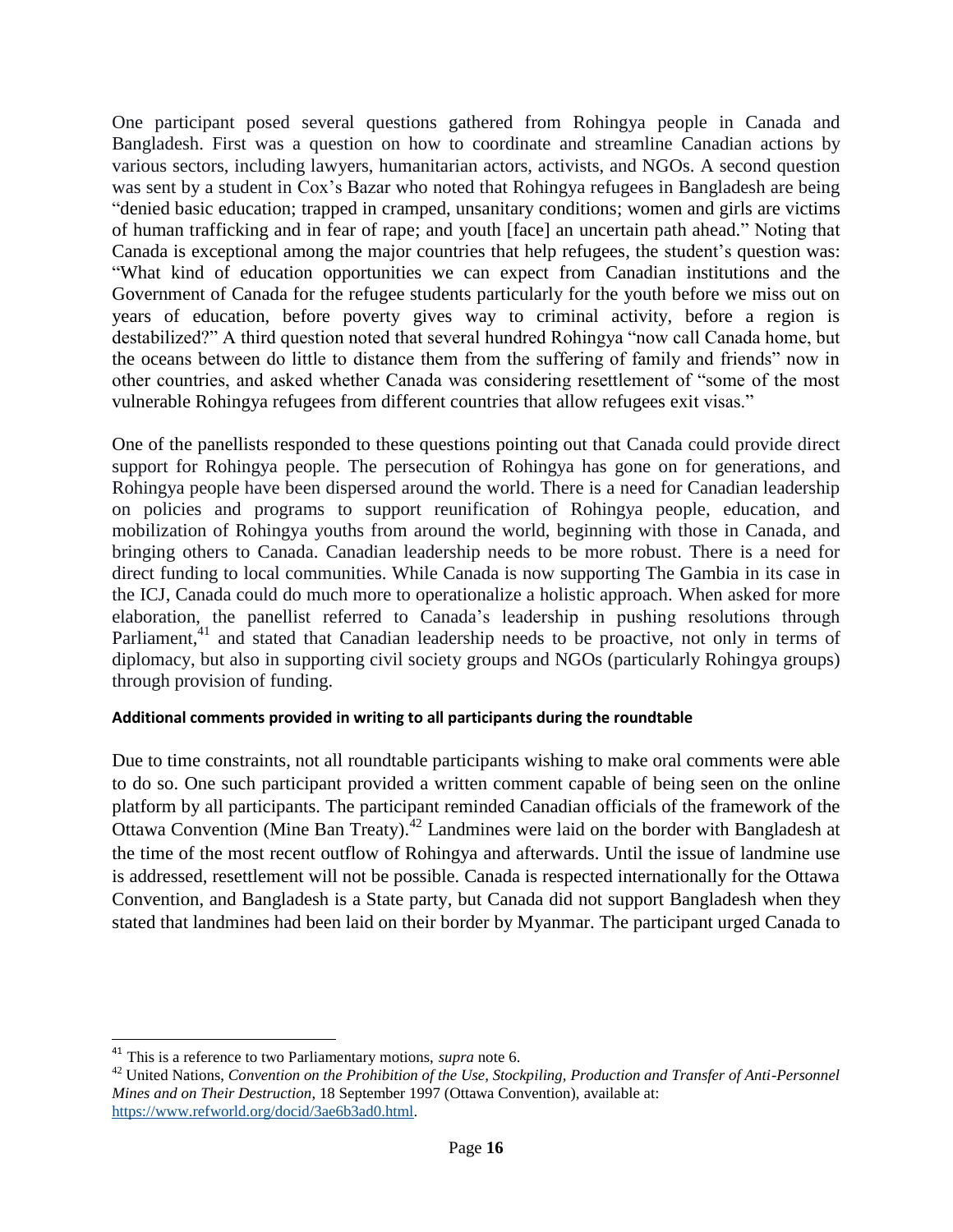use every opportunity, including at Myanmar's upcoming Universal Periodic Review at the Human Rights Council,<sup>43</sup> to encourage Myanmar to join the Ottawa Convention.

## <span id="page-20-0"></span>**Summary of discussion 2: Sexual violence as a core element of the genocide**

#### <span id="page-20-1"></span>**Questions guiding the discussion**

Prior to the roundtable, the following questions were posed to panellists and participants to guide the discussion:

- What are the options for a fulsome gendered analysis and feminist approach to be incorporated in application of the Genocide Convention in respect of the Rohingya?
- Who would be best placed to compose and deliver analysis/es of sexual violence suffered by the Rohingya in the context of, or constituting, the genocide?
- What could be, and should be, Canada's specific role in respect of sexual violence and genocide (in general and in the particular terms of the experience of the Rohingya)?

#### <span id="page-20-2"></span>**Summary of discussion**

#### <span id="page-20-3"></span>**Panellists' remarks**

 $\overline{a}$ 

#### *Sexual violence as a critical tool in the commission of genocide*

The first panellist expressed appreciation for the initiatives of the Canadian government and its commitments for accountability and justice for the Rohingya. The panellist pointed out that the use of sexual violence as a critical tool to humiliate and terrorize the Rohingya started decades ago.<sup>44</sup> The speaker recounted a personal memory during the 1990s, at age nine years, of hearing the rape of a woman in their village. The speaker recalled the family's crying and sense of shame following the rape. At that time, the military was known to often rape women from the village. The speaker stated that this practice has been normal for decades, and that when the military are raping individuals, they usually choose the young and beautiful ones in the village. Then they torture the men in front of the families and the village. This has been one of the ways the Burmese military has successfully destroyed Rohingya communities. Sexual violence is one of the tools they use.<sup>45</sup> The speaker noted that Rohingya communities are quite conservative when it comes to gender, sexual orientation, and even sex education. As a result, rape is a huge trauma for the whole community and for individuals, including survivors. To avoid shame, families and women and girls will choose to leave the communities on dangerous boats. On their way to other countries, women and girls are often at risk of sexual slavery by traffickers. Recent news stories have reported on rape and abuse of women on boats and highlight the vulnerability of women.<sup>46</sup>

[https://www.ohchr.org/EN/HRBodies/HRC/RegularSessions/Session43/Documents/A\\_HRC\\_43\\_18.DOCX.](https://www.ohchr.org/EN/HRBodies/HRC/RegularSessions/Session43/Documents/A_HRC_43_18.DOCX) <sup>45</sup> Sexual violence is also used against men and boys and transgender persons. *Ibid*, para. 24.

<sup>&</sup>lt;sup>43</sup> UN Human Rights Council, Universal Periodic Review – Myanmar, upcoming in January-February 2021, to be available at: [https://www.ohchr.org/EN/HRBodies/UPR/Pages/MMindex.aspx.](https://www.ohchr.org/EN/HRBodies/UPR/Pages/MMindex.aspx) At the time of drafting this report, the date of the upcoming UPR was scheduled for January-February 2021 (postponed from November 2020 due to the COVID-19 pandemic).

<sup>&</sup>lt;sup>44</sup> UN Human Rights Council, Situation of human rights of Rohingya Muslim minority and other minorities in Myanmar, A/HRC/43/18, 27 January 2020, para. 13, 24, available at:

<sup>&</sup>lt;sup>46</sup> "Amid COVID-19 pandemic, thousands stranded in Bay of Bengal 'unable to come ashore'," UN News, 6 May 2020, available at: [https://news.un.org/en/story/2020/05/1063402;](https://news.un.org/en/story/2020/05/1063402) Caleb Quinley, "Why Rohingya women and girls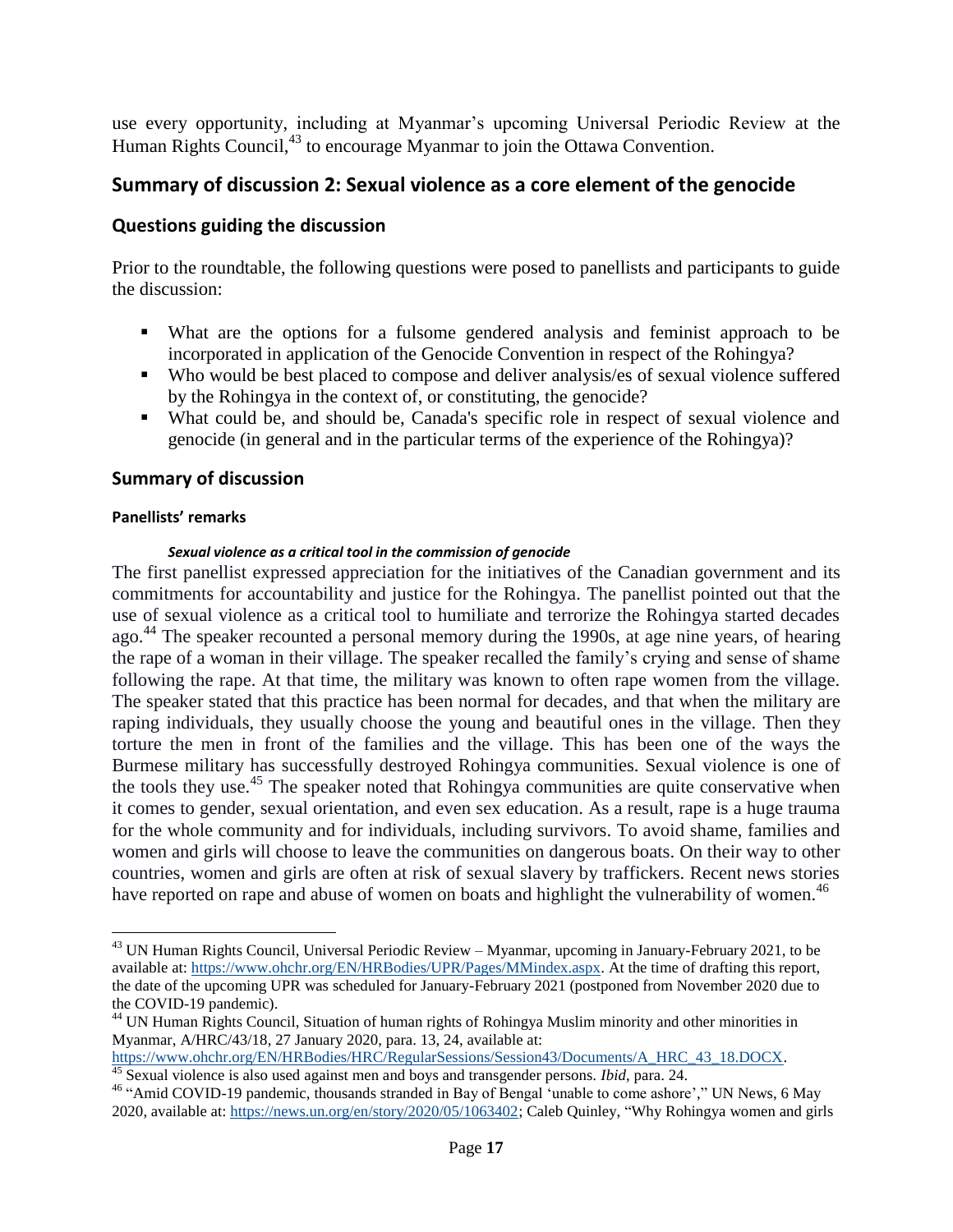The 2016 and 2017 clearance operations comprised the worst violence the Rohingya people had experienced over the decades. The physical and mental impacts of sexual and gender-based violence are severe for survivors and their communities. The speaker noted that even during the time of the ICJ case, the practice of sexual violence by the Burmese military continues.

The speaker recounted speaking with survivors of rape in the Kutupalong camps in Bangladesh in 2018. The speaker quoted one victim saying,

I feel like my blood is boiling, and there is pain everywhere when I think of the four soldiers that raped me and their faces. I don't know how to live here. I am seen as a rape survivor. I want to die sometimes, but I also feel that I wouldn't be able to close my eyes if I don't get justice. I want justice and my dignity back.

The speaker said, "Sometimes it is unbearable to listen to understand the feelings and listen to their voices."

The speaker called for a stronger gender lens on how sexual violence has been used to perpetrate the crime of genocide. The ICJ needs a broader and more comprehensive analysis of the terrible suffering of women and survivors of sexual violence, given their extreme trauma, the circumstances of the rape, how it was perpetrated, and the increased vulnerability and other consequences for the victims.

The speaker recommended that Canada advocate for a binding UN Security Council resolution regarding Myanmar's implementation of the provisional measures order, including a focus on sexual and gender-based violence. The speaker also called on Canada to join the genocide case in the ICJ with The Gambia.

#### *Gender-based analysis goes beyond analysis of gender-based violence*

l

A second panellist stated that her views are informed by the work of the Global Justice Centre (GJC) in New York, an international human rights organization to advance gender equality through the rule of law. The GJC's projects on accountability for gender-based violence at the international level set out how gender-based analyses need to be used to undergird the legal framework for genocide.<sup>47</sup>

The speaker noted that sexual violence is an integral part of the Myanmar security forces' genocidal campaign against the Rohingya. The military has long used rape as a weapon of war and oppression. During the clearance operations in Rakhine state, Rohingya women and girls were targeted for particularly brutal killing, sexual violence, rape, and torture. Rape and sexual violence were widespread, pervasive, and often conducted in public. Many women were gang

are risking dangerous smuggling routes: 'There is no military that can kill me here'," The New Humanitarian, 16 January 2020, available at[: https://www.thenewhumanitarian.org/news/2020/1/16/Rohingya-trafficking-refugees](https://www.thenewhumanitarian.org/news/2020/1/16/Rohingya-trafficking-refugees-forced-marriage)[forced-marriage.](https://www.thenewhumanitarian.org/news/2020/1/16/Rohingya-trafficking-refugees-forced-marriage) 

<sup>&</sup>lt;sup>47</sup> Global Justice Center, Beyond Killing: Gender, Genocide & Obligations under International Law, GJC, December 2018, available at: [http://www.globaljusticecenter.net/files/Gender-and-Genocide-Whitepaper-FINAL.pdf;](http://www.globaljusticecenter.net/files/Gender-and-Genocide-Whitepaper-FINAL.pdf) Global Justice Center, Discrimination to Destruction: A Legal Analysis of Gender Crimes against the Rohingya, GJC, September 2018, available at: [http://globaljusticecenter.net/files/Discrimination\\_to\\_Destruction.pdf](http://globaljusticecenter.net/files/Discrimination_to_Destruction.pdf)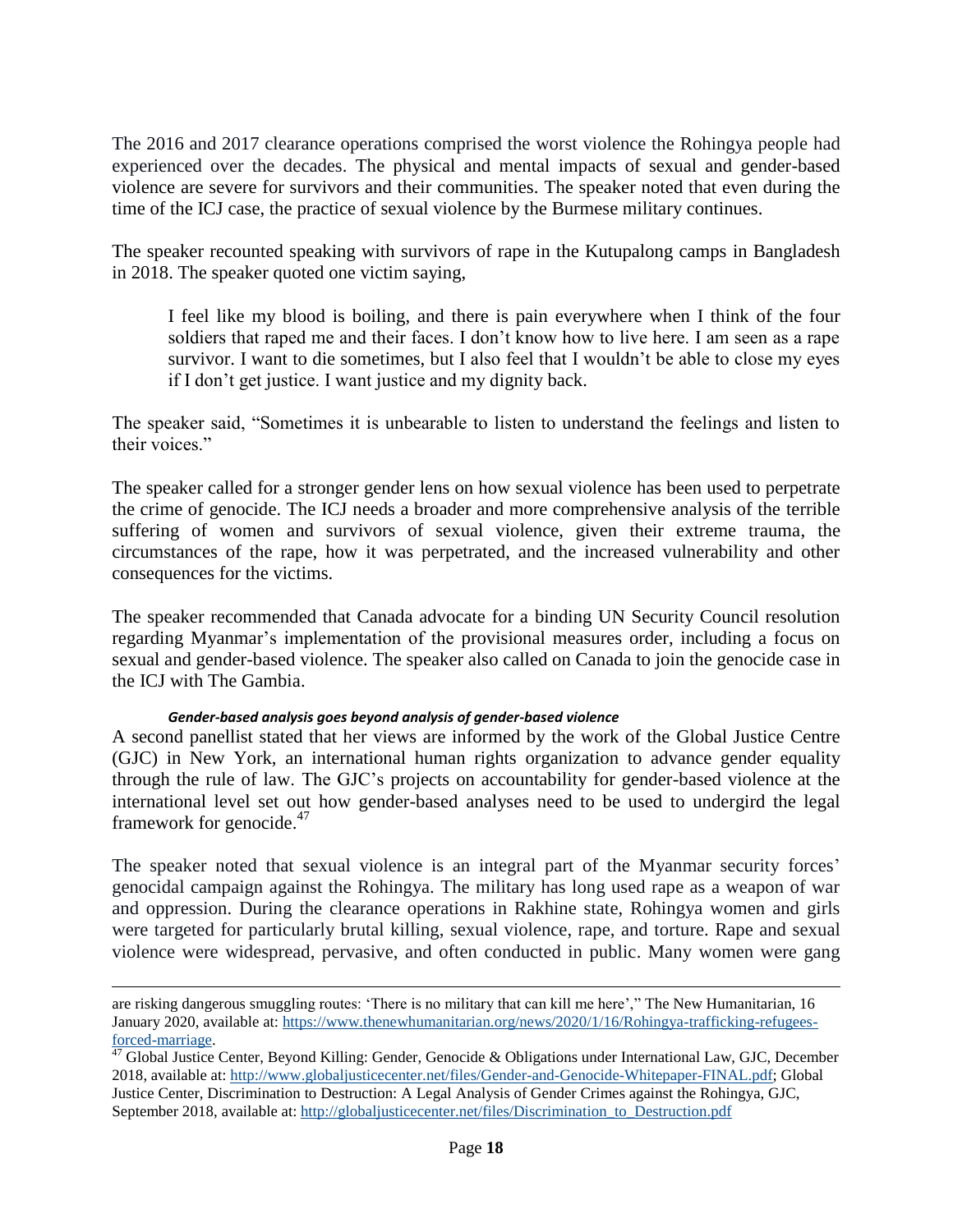raped. Eighty percent  $(80\%)$  of the rapes documented by IIFFMM<sup>48</sup> were gang rapes, accompanied by other acts of violence, humiliation, and cruelty. It was these acts that led the IIFFMM to conclude that gender-based violence was the hallmark of the operations against the Rohingya and to infer the military's genocidal intent. Gender-based crimes and consequences were not limited to acts of sexual violence and rape but also extend to other genocidal acts. For example, Rohingya women and girls were often murdered by being burnt alive or butchered with knives usually used for slaughtering animals.<sup>49</sup> A full gender analysis informs the manner by which atrocities occurred; it is unduly limiting to equate gendered analysis with analysis of sexual and gender-based violence. It is important to understand why male and female members of groups are targeted in various ways. For example, men and older boys are targeted on the basis of their gender roles in society, such as the leaders of homes or as combatants. Women and girls are targeted based on their societal roles as mothers, wives, and keepers of the community. Violence against women and girls fed into misogynous societal and economic implications of being women and girls. This type of analysis is needed to help the Rohingya move forward, and at the foundations and centre of funding and human rights efforts, including Canadian and international responses.

Regarding the ICJ case, this panellist stated that it is essential that the case frame sexual violence as an act of genocide. There is also an imperative and an opportunity to go much further. The Akayesu case<sup>50</sup> broke new ground by recognizing sexual violence as an act of genocide, specifically that of causing grievous bodily and mental harm. That precedent is now accepted as a part of the court view of how we understand the legal parameters of genocide. There is an opportunity in the current ICJ case to go beyond the idea of sexual violence as constituting genocide pursuant to Article II (a) and II (b) of the Convention. A gendered analysis can also be applied to acts of killing, imposing severe conditions of life, and acts to prevent births. There is also an opportunity to strengthen the argument on genocidal intent by looking not only at physical destruction but also biological destruction.<sup>51</sup> While the commission of genocide is at the

 $\overline{a}$ <sup>48</sup> Human Rights Council, Sexual and gender-based violence in Myanmar and the gendered impact of its ethnic conflicts, A/HRC/42/CRP.4, 22 August 2019, Para. 14, available at:

[https://www.ohchr.org/Documents/HRBodies/HRCouncil/FFM-Myanmar/sexualviolence/A\\_HRC\\_CRP\\_4.docx.](https://www.ohchr.org/Documents/HRBodies/HRCouncil/FFM-Myanmar/sexualviolence/A_HRC_CRP_4.docx)  $\frac{49}{49}$  This statement is explained further in a GJC report as follows:

<sup>&</sup>quot;… the OHCHR gathered testimonies from witnesses whose female family members were killed when their throats were slit by long knives that are usually used for slaughtering livestock. For instance, one 14 year-old girl saw her two sisters killed in a knife attack: 'When my two sisters, 8 and 10 years old, were running away from the house, having seen the military come, they were killed. They were not shot dead, but slaughtered with knives.' The OHCHR also collected testimonies about entire families, including elderly and disabled people, being forced and locked into homes that were set on fire. These latter examples—killings by stabbing/slashing and burning—mirror methods usually reserved for destroying objects and property like animals, crops, or building structures. Choosing these means as those fit for murdering women shows the perceived lower status of Rohingya women and girls—akin to animals or objects—in the eyes of their murderers" (emphasis added).

Discrimination to Destruction: A Legal Analysis of Gender Crimes Against the Rohingya, September 2018, p. 50, available at: [https://globaljusticecenter.net/files/Discrimination-to-Destruction.pdf,](https://globaljusticecenter.net/files/Discrimination-to-Destruction.pdf) citing OHCHR, "Report of OHCHR mission to Bangladesh," at 16, 23, 3 February 2017, available at: [https://www.ohchr.org/Documents/Countries/MM/FlashReport3Feb2017.pdf.](https://www.ohchr.org/Documents/Countries/MM/FlashReport3Feb2017.pdf)

<sup>50</sup> Akayesu, *supra* note 12.

<sup>51</sup> Raphael Lemkin's original construction of the crime of genocide included what he referred to as "biological genocide," which included "separation of families, sterilization, destruction of foetus." The element of genocidal intent has been recognized as requiring intention to destroy the group physically or biologically. See the Akayesu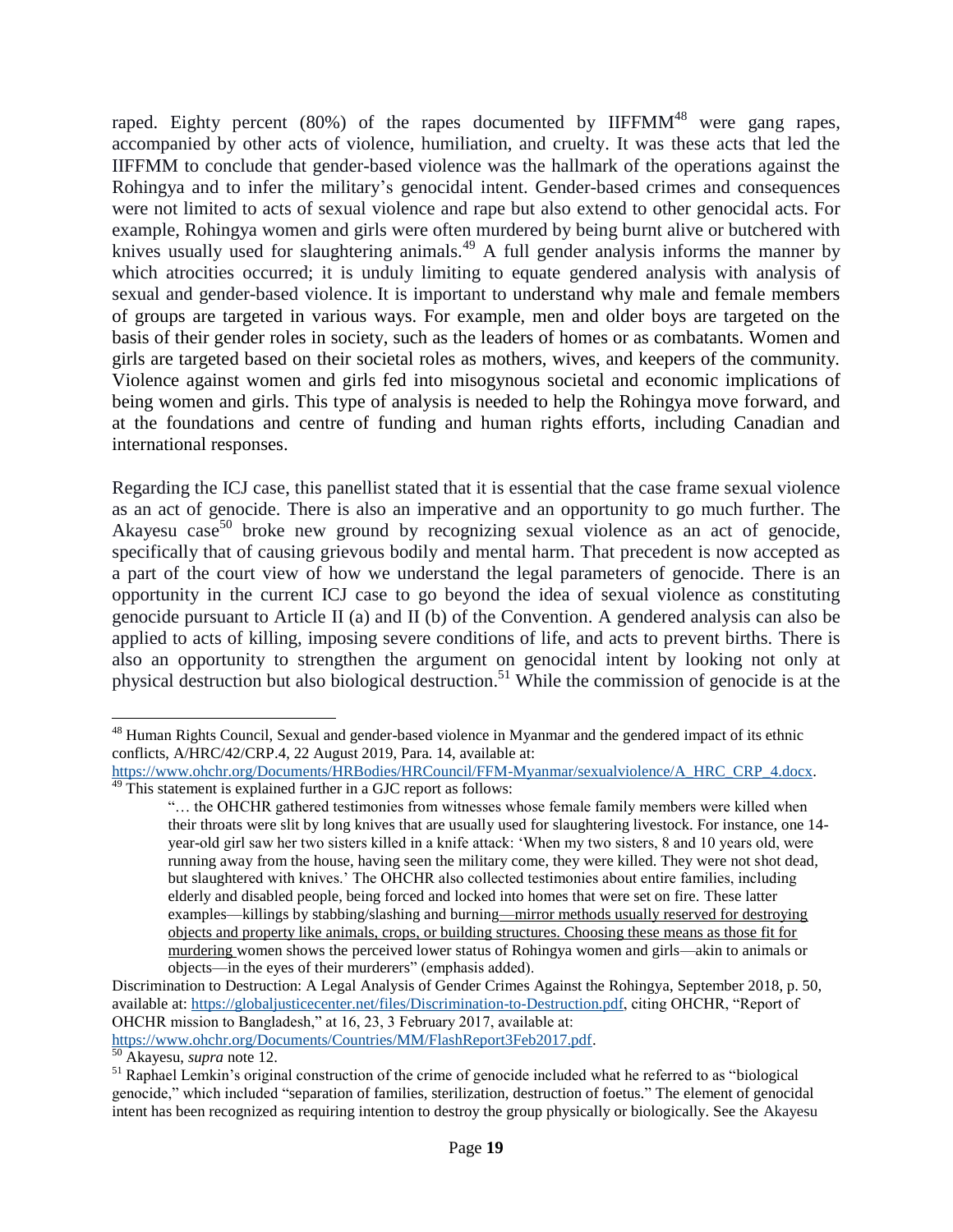core of the ICJ case, the case of The Gambia is broader, including Myanmar's failure to prevent and punish genocide, and failure to enact the necessary legislation to give effect to the Genocide Convention. Applying a full gendered analysis to this case could be transformative in the context of the Rohingya, where the genocide is predicated on decades of systematic discrimination and policies.

The speaker concluded by calling on The Gambia to incorporate a gendered analysis into its case. The speaker also pointed out that by understanding the limitations of what may be presented in the principal case of The Gambia, there is space for States like Canada to intervene in the ICJ case to present a much more robust analysis. This would not only help the Rohingya but also could set precedent for future applications.

#### *Words are not enough: A call for action*

l

The third panellist began by stating that in the ongoing genocide, words are not enough for the Rohingya. It is time to act. The speaker noted that after the Holocaust, people used the words "never again." Now, in the 21st century, it is time to put these words into action. It is time for justice for the Rohingya community. The speaker re-emphasized that rape has been a central component of the genocidal campaign by Myanmar's military and security forces. Rohingya women and girls and men and boys have suffered unspeakable sexual violence. The speaker expressed appreciation to Canada for supporting the work of a Rohingya news agency to document the sexual violence and for supporting groups in other parts of Myanmar.

The speaker expressed hope that victims of genocide and gender-based crime receive the justice they deserve in The Gambia's case at the ICJ, and the hope that Canada would take a step further and formally issue a full supporting argument in the case, focussed on the issue of sexual violence.

The speaker also noted that millions of dollars of foreign aid have been given to the Government of Myanmar for its COVID-19 response. Myanmar has been promised about two billion dollars in aid for COVID-19 economic recovery<sup>52</sup> even while it is still carrying out gross human rights violations against its people, "pushing thousands of villagers into the arms of the pandemic." Foreign embassies have been silent about the Myanmar military's abuses after the ICJ indicated provisional measures in the genocide case against Myanmar. The Canadian embassy in Yangon was the only embassy to issue a public statement on its Facebook page welcoming the ICJ ruling. Other statements by the EU and UN embassies were more cautious and welcomed the report of the Myanmar government's Independent Commission of Enquiry (ICOE), which only found evidence of individual criminal responsibility of war crimes, not genocide, and found no

case, *supra* note 12, in which the Trial Chamber of the ICTR construed genocide as including "sexual mutilation, the practice of sterilization, forced birth control, separation of the sexes and prohibition of marriages" (see paras. 507 and 508). For discussion, see Global Justice Center, Beyond Killing: Gender, Genocide & Obligations under International Law, GJC, December 2018, available at: [http://www.globaljusticecenter.net/files/Gender-and-](http://www.globaljusticecenter.net/files/Gender-and-Genocide-Whitepaper-FINAL.pdf)[Genocide-Whitepaper-FINAL.pdf.](http://www.globaljusticecenter.net/files/Gender-and-Genocide-Whitepaper-FINAL.pdf)

<sup>52</sup> Thiha Ko Ko, "Govt expects COVID-19 response plan to cost \$2 billion," *Myanmar Times*, 11 May 2020, available at: [https://www.mmtimes.com/news/government-expects-2-billion-international-aid-covid-19-response](https://www.mmtimes.com/news/government-expects-2-billion-international-aid-covid-19-response-plan.html)[plan.html.](https://www.mmtimes.com/news/government-expects-2-billion-international-aid-covid-19-response-plan.html)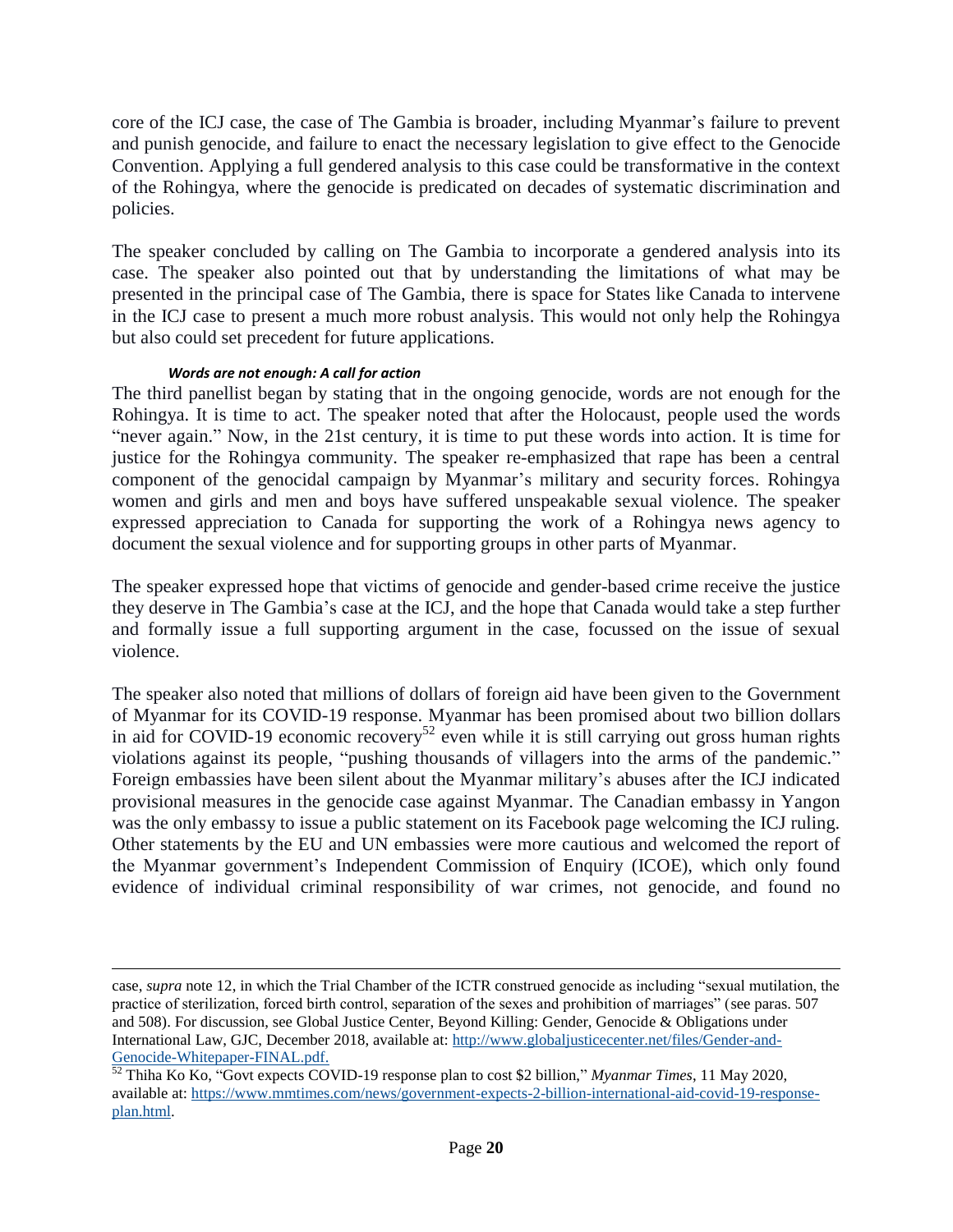evidence of rape.<sup>53</sup> The speaker called on the international community and the UN Special Rapporteur to support the domestic prosecution of security personnel for individual war crimes.

The speaker recommended that Canada:

- formally issue a supporting argument in the ICJ case, with focus on the issue of sexual violence;
- continue to provide humanitarian aid to the Rohingya people in Bangladesh and to all refugees and IDPs at Myanmar borders until there is genuine peace and it is safe for them to return home;
- continue supporting independent civil society groups particularly women's groups in Myanmar who are exposed to ongoing crimes including sexual violence by Myanmar security forces;
- take the lead in imposing strong diplomatic and economic sanctions against Myanmar towards ending the ongoing genocide and towards lasting peace and justice.

*Advance ICJ interpretation of the Genocide Convention: Gender-based analysis is central, not an add-on*

The fourth panellist built on several points made by the previous panellist. First, there is the issue of intervention under either Article 62 or 63 of the Statute of the ICJ. This panellist pointed out that the Court has long said that the Genocide Convention creates obligations owed to the entire international community. The Court has also said that the prevention of genocide is an important part of international law obligations, and, as one of the speakers in the first panel stated, it is an issue of international justice.

Article 63 gives the right to States to intervene in this case where the construction of the Genocide Convention is concerned. The speaker emphasized that "the fact of gender" is integral to genocide and therefore integral to the interpretation of the Genocide Convention. The speaker pointed out that gender is not listed in the 1948 Genocide Convention; understanding of the complexity and multilayered character of genocide has evolved since 1948. Like all human rights instruments, the Convention should be interpreted in such a way as to emphasize its dynamic and its living nature. This situation provides the opportunity for Canada to enhance these insights on the character of genocide.

This speaker also stated that gender analysis of the Genocide Convention is not an add-on. It is not a luxury. It is central to understanding the process of genocide. The process of genocide was outlined in the report of Canada's special envoy, Bob Rae. Gender is integral to all the stages his report outlined. Identity is core to all stages of genocide or the planned stages of genocide, but this is not limited only to group identity. It also relates to how the members of the group relate to each other. So, the perpetrators of genocide rely on the gender dimensions of the group: the roles assigned socially to women and men, the cultural attitudes and gender stereotypes within the targeted group, as well as those of the perpetrator. The perpetrator uses this knowledge to plan

l <sup>53</sup> Office of the President, Republic of the Union of Myanmar, Executive Summary of Independent Commission of Enquiry-ICOE Final Report: Executive Summary, 21 January 2020, available at: [https://www.president-](https://www.president-office.gov.mm/en/?q=briefing-room/news/2020/01/21/id-9838)

[office.gov.mm/en/?q=briefing-room/news/2020/01/21/id-9838.](https://www.president-office.gov.mm/en/?q=briefing-room/news/2020/01/21/id-9838) The full report has not been released, although some annexes have been place on the ICOE website at: [https://www.president-office.gov.mm/?q=briefing](https://www.president-office.gov.mm/?q=briefing-room%2Fnews%2F2020%2F01%2F25%2Fid-16155&fbclid=IwAR17amR392m7A3fjhUdR2Hjfwc88Zwgq31cuMzvvYZp7ZUnmsUKguTm3gyM)[room%2Fnews%2F2020%2F01%2F25%2Fid-](https://www.president-office.gov.mm/?q=briefing-room%2Fnews%2F2020%2F01%2F25%2Fid-16155&fbclid=IwAR17amR392m7A3fjhUdR2Hjfwc88Zwgq31cuMzvvYZp7ZUnmsUKguTm3gyM)

[<sup>16155&</sup>amp;fbclid=IwAR17amR392m7A3fjhUdR2Hjfwc88Zwgq31cuMzvvYZp7ZUnmsUKguTm3gyM.](https://www.president-office.gov.mm/?q=briefing-room%2Fnews%2F2020%2F01%2F25%2Fid-16155&fbclid=IwAR17amR392m7A3fjhUdR2Hjfwc88Zwgq31cuMzvvYZp7ZUnmsUKguTm3gyM)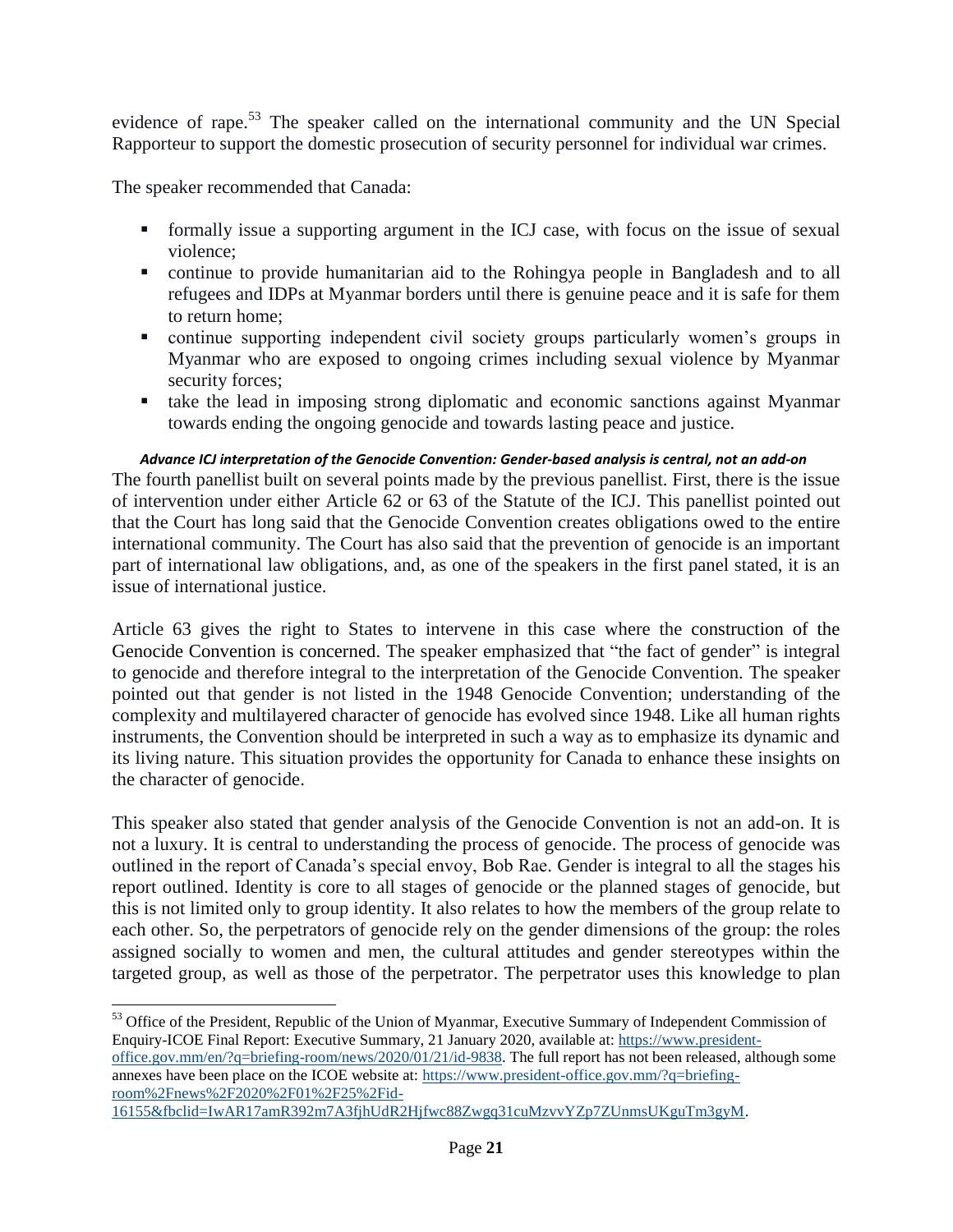each step in the process to target women and men differently, to inflict deliberately genocidal acts differently upon women and men, knowing the long and short term consequences of those acts for individuals and the group, and to more effectively and holistically achieve their objectives of destruction.

The ICJ has done little more than to recognize that the commission of sexual violence throughout the alleged genocide could constitute the actus reus of genocide within Article II (b), (c), and (d) of the Genocide Convention. What the Court has not done is relate sexual violence to the wider concept of gender-based violence that is grounded in inequalities and gender relations, nor has the court undertaken any analysis of how sexual violence is called to all the different manifestations of genocide. More is revealed by examining how these acts interact with each other in the totality of the process of genocide and how gender is relevant (not just sexual violence). Gender-based analysis would also make possible the recognition of the intention of genocidal acts against those who deviate from binary gender identity.

This speaker also pointed out that displacement means the continuation of the genocide. It is important to recognize ongoing incidents such as child marriage, sexual exploitation, trafficking, and disappearances.

The speaker added that State responsibility includes the obligation to make reparation as noted by a speaker on the first panel. One argument that can be made to the ICJ is that the Court should follow the pattern of the Inter-American Court of Human Rights and undertake transformative reparation to address these inequalities and to guarantee non-repetition. This also raises the issue of the relief and recovery pillars of the UN Security Council's Women, Peace, and Security Agenda.<sup>54</sup> The WPS agenda explicitly integrates a survival-centered approach that must respect and prioritize the needs of survivors without discrimination. The speaker added that the survivalcentered approach requires holistic thinking, including recognition that provision of economic and social rights is integral to access to justice as well as to healing and human security. The speaker concluded by saying that all responses must be gender sensitive. Canada has an important role in bringing WPS to the forefront in all discussions along with a broader understanding of the requirement of full gender analysis.

## <span id="page-25-0"></span>**Participants' discussion**

One participant emphasized the extent to which violators of rights consider gender in their actions. Courts and international actors need to factor that into their actions. Comprehensive gender analysis and feminist foreign policy is important not only to the prosecution of crimes, but also to understanding the multiple dimensions of the issue. A feminist response would put money into the hands of local women. It is also important to avoid COVID-19 tunnel vision; the underlying structural issues have been exacerbated due to COVID-19.

A second participant stated strong support for The Gambia in its case against Myanmar for violating the Genocide Convention. The ICJ ruling on provisional measures is a critical step for justice and accountability for the Rohingya people. However, in ensuring gender sensitivity of

l <sup>54</sup> Peace Women, About Women, Peace and Security in the Security Council: Women, Peace and Security Agenda, n.d., available at[:https://www.peacewomen.org/security-council/WPS-in-SC-Council.](https://www.peacewomen.org/security-council/WPS-in-SC-Council)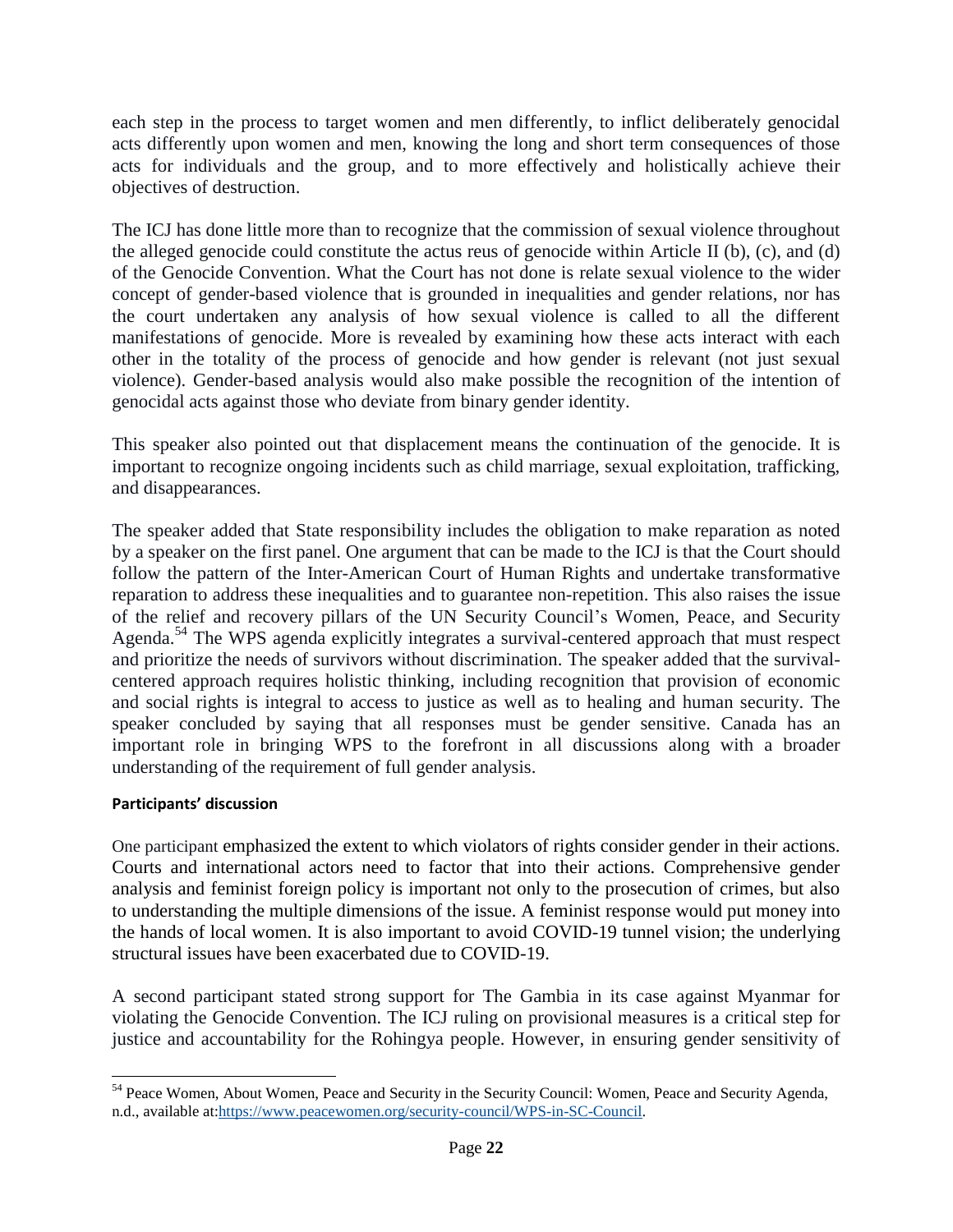the humanitarian response to the Rohingya refugee crisis in Bangladesh, the empowerment of women and youth to participate in decision making is important. There is also a need to contribute to sustainable peace through empowerment of not only Rohingya refugees but also Burmese and Bangladeshi people. As an example, the speaker described a project whereby Rohingya women in the refugee camps and the host communities receive training to better access information and services available to them, and to participate in camp and community and national decision making, including the implementation of Bangladesh's National Action Plan on Women, Peace, and Security (WPS) to ensure that it addresses the issues confronted by women and girls and in refugee camps and host communities, such as sexual and gender-based violence. The project also assists in organizing activities to improve the socio-economic status of their families combined with advocacy for women's economic rights, facilitation of peacebuilding dialogues, and training of young women and male gender-equality allies in Myanmar on leadership and peacebuilding, including implementation of the Security Council resolutions on WPS.<sup>55</sup> The speaker noted the importance of fostering partnerships among actors in Myanmar, Indonesia, and Malaysia where there are also increasing the number of Rohingya people. Advocacy is also needed to lobby States within the Association of Southeast Asian Nations (ASEAN) to address atrocities committed by Myanmar. The speaker commended Canada for its support of this project to enable international civil society and women leaders in Bangladesh and Myanmar to contribute to long term solutions to the Rohingya crisis. The participant called on the international community to invest in empowerment approaches that are grounded in the human rights framework and fairness principles and build on the transformative resilience of women and youth.

Another participant asked a question about sexual trafficking of children by traffickers moving into the refugee camps. This participant also asked for information about children born of rape. One of the panellists responded by noting that trafficking has not stopped. It is difficult to find solutions for trafficking, especially from the refugee camps. The issue is controversial; the Bangladesh government has stated that there is no trafficking despite evidence of acts of international trafficking. It is difficult, particularly at this time, for agencies and NGOs to get accurate information without the cooperation of the Bangladesh government. The speaker stated that there have been about 2,000 babies born after rapes, and few are accepted by their families. The Bangladesh government is reportedly giving them birth certificates. The speaker indicated that the issue of trafficking is sensitive, and that asking questions results in threats from both traffickers and the government.

Another participant added a point on the potential use of the Convention on the Elimination of All Forms of Discrimination Against Women  $(CEDAW)^{56}$  and the UN Office of the Special Representative of the Secretary General on Sexual Violence in Conflict.<sup>57</sup> Some young women and male gender-equality allies have been trained to use the CEDAW as an instrument to address several issues, including gender-based violence against the Rohingya. The participant added that in the past the CEDAW Committee has called on both Myanmar and Bangladesh to remove

l <sup>55</sup> The Security Council has adopted ten resolutions on women, peace, and security since 2000. See them at UN Women: [http://www.peacewomen.org/why-WPS/solutions/resolutions.](http://www.peacewomen.org/why-WPS/solutions/resolutions) 

<sup>&</sup>lt;sup>56</sup> UN General Assembly, Convention on the Elimination of All Forms of Discrimination Against Women, 18 December 1979, United Nations Treaty Series, Vol. 1249, p. 13, available at: [https://www.refworld.org/docid/3ae6b3970.htm.](https://www.refworld.org/docid/3ae6b3970.htm)

 $57$  See the website of this Office at: [https://www.un.org/sexualviolenceinconflict/.](https://www.un.org/sexualviolenceinconflict/)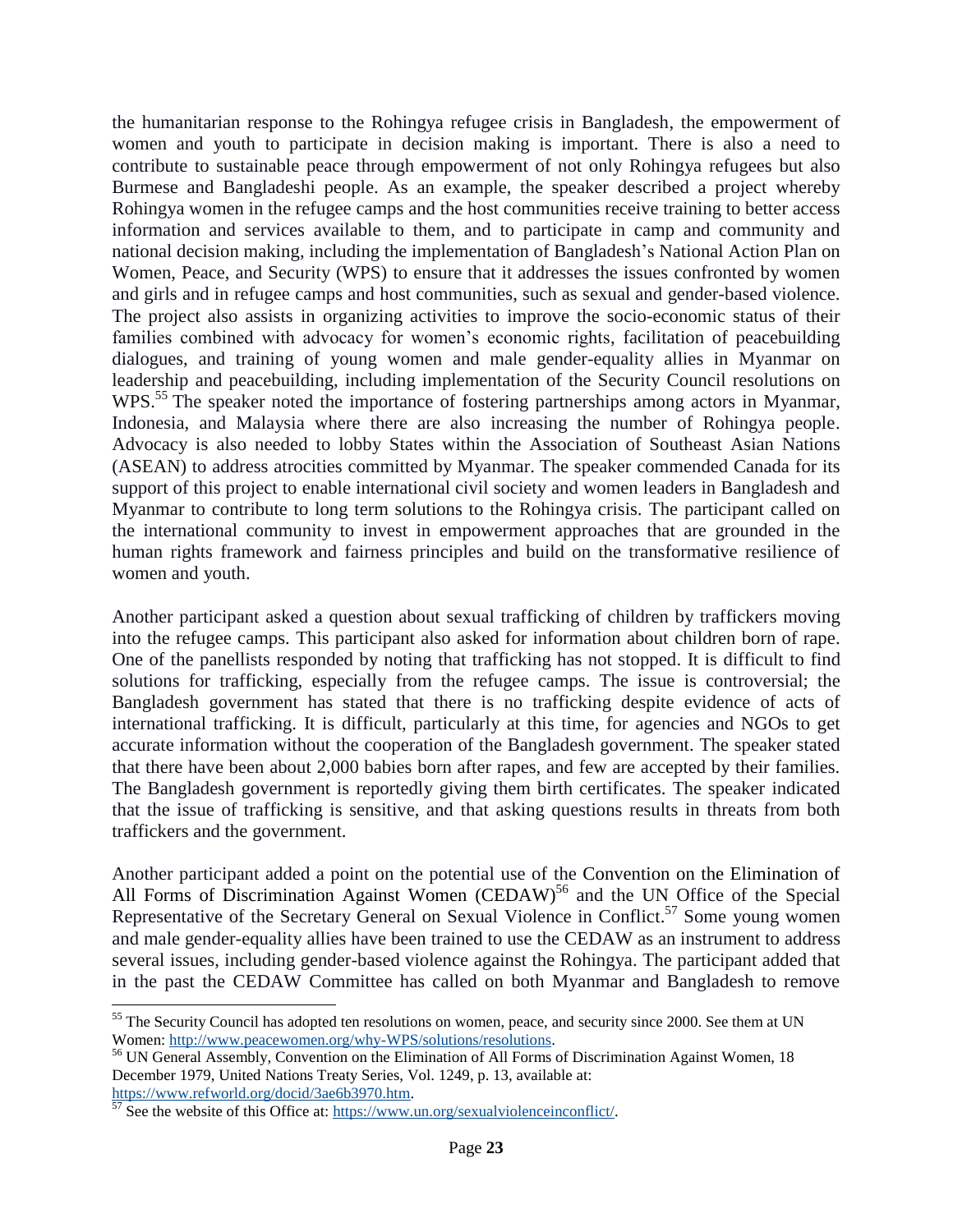obstacles faced by Rohingya women and girls with regard to citizenship and urged the establishment of independent bodies to investigate, prosecute, and punish perpetrators and to address multiple intersecting forms of discrimination against Rohingya women as a result of their gender and indigenous identity.

Another participant noted that Canadian officials in Bangladesh have been greatly concerned about the children born of rape over the last two years. The participant noted a program in which there has been fostering of children within families in Bangladesh (fostering is done, because the adoption of children is illegal in Bangladesh). The questioning of the origin of a pregnancy has not been welcomed by the communities because of the potential for additional tension within families and increased spousal abuse. Therefore, the emphasis has been on acts of rape rather than on children born of rape in order to try to focus on community cohesion and acceptance within the family rather than focusing on the children's origins.

Another participant pointed out that when considering the topic of sexual violence within the context of genocide, it is important to think in terms of intersectionality particularly with regards to the Rohingya and in the context of reparations. What might be the approach of the ICJ on reparations in a case like this? The Rohingya are one of the poorest communities in the world, and there has been discussion about women, transgender people, and young people. How do these layers of disadvantage and the question of intersectionality play out in context of this issue?

One of the panellists responded to several points that had been raised, saying that it is important to consider the linkages between trafficking, armed conflict, and genocide for those who have been dehumanized. The notion of destruction of the group (tied to genocide) is worth exploring in this context. Regarding reparations, the panellist indicated that it is important to look at what the CEDAW Committee and other bodies such as the Inter-American Court of Human Rights have recommended. These bodies have made suggestions about appropriate reparations. The panellist noted that the ICJ is an inter-state body, so that reparations would go to The Gambia. The panellist is of the view that it might be productive to join up the thinking across these various bodies, as well as to consider the notion of transformative reparations. Canada could perhaps take a lead to see how the idea of transformative reparations could be addressed to the particular survivors in the particular context. This includes the intersectionality of ethnicity, sexuality, and other factors. Notions of transformation are not merely about financial compensation but about positive measures relating to education, livelihood opportunities, safety, and security. The panellist argued for holistic thinking, including the consideration of economic and social rights as entitlements alongside reparations.

Another panellist stated that guarantees of non-repetition could be part of the reparations framework, including creating spaces for structural changes with consideration of intersectionality. Guarantees of non-repetition, as a part of the reparations framework, provides opportunities to consider the policies, laws, and underlying issues that cause discrimination and propel violence against women and transgender individuals. These issues can be looked at within the broader framework of prevention. The reparations framework can also move the prevention framework forward – looking at it from an intersectional perspective or structural perspective.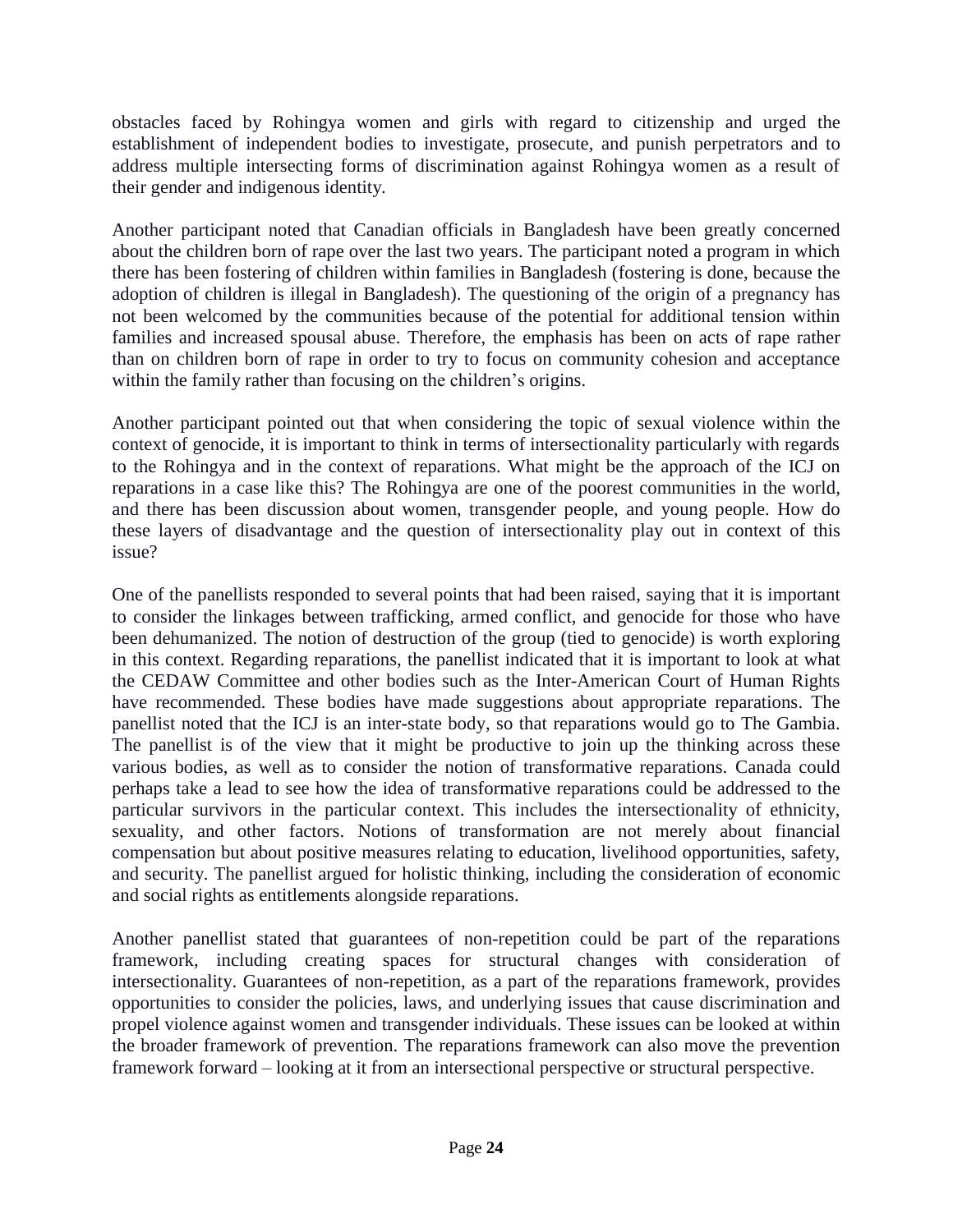Another panellist addressed the question of trafficking, emphasizing that trafficking in Bangladesh and Myanmar cannot happen without authorities' involvement in the trafficking process. Corruption among authorities in both countries is a serious issue. In the case of Myanmar, local smugglers and international boat owners work together to make trafficking possible. There is a need to look deeply into the corruption of authorities involved in trafficking of women and children. Regarding reparations, this panellist emphasized that participation of women and meaningful consultation with the communities, especially the victims and survivors, is critical.

Another participant pointed out that some panellists had said Canada has opportunities to take the lead on strengthening gender analyses of the genocide in the context of the ICJ. The participant wondered what concrete mechanisms could be used. The participant also asked a question related to recovery, which is a part of the WPS agenda, and wondered whether there have been efforts to incorporate the expertise and experience of countries that have gone through genocide and where gender has been an important dimension of genocide. The participant referenced the recovery efforts and healing experiences in Rwanda and wondered how those ideas could be incorporated into recovery efforts.

In response, one of the panellists said Canada has committed to supporting the ICJ case and that Canada is considering the nature and topic of the intervention. The panellist stated that Canada has an opportunity to help structure some of the broader gender arguments to the Court as well as to support and enhance the arguments already being made by The Gambia.

Another panellist pointed out that in Rwanda there was a high level of female participation in the processes following the genocide. Women played an important part in the processes.

# <span id="page-28-0"></span>**Closing comments**

The closing speaker expressed gratitude to the organizers of the conference. The speaker noted the emphasis of roundtable speakers on a holistic approach to the situation of the Rohingya. Given the abrogation of responsibility at the UN, it is time for Canada to step up to take a leading role in combating genocide wherever it is found – it is Canada's international responsibility. Given Canada's feminist foreign policy, it is appropriate that Canada's intervention provide gendered analyses. Canada has legal experts who can conduct such analyses as well as address questions of reparations in a holistic way. Also important is the inclusion of economic and social rights in the analysis, because it is important to rebuild societies after these terrible events. The voices at this roundtable have included academics, NGOs and those who have been affected, and the discussion has provided sufficient grounds for Canada to proceed with a holistic strategy to address questions of justice for the Rohingya.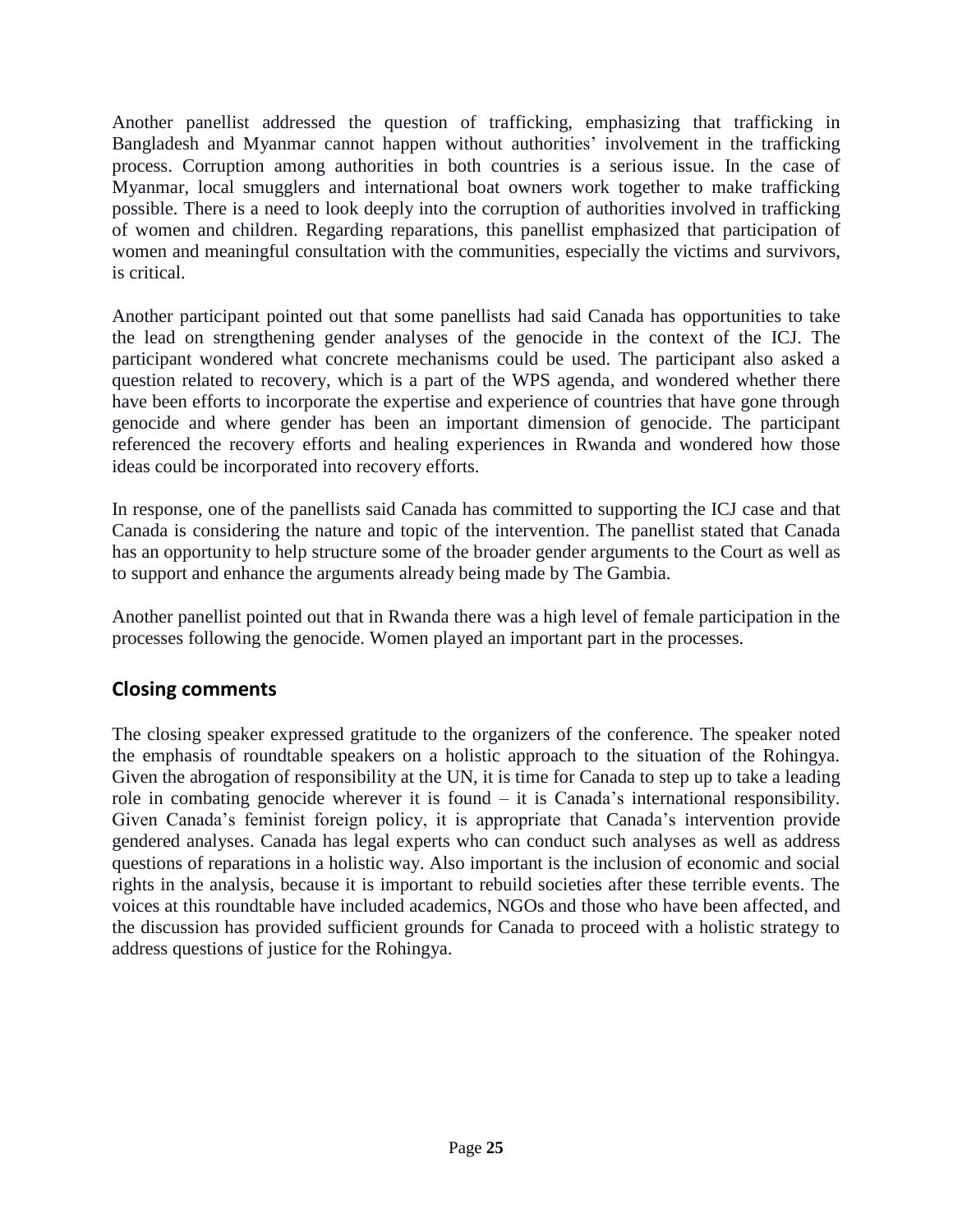# <span id="page-29-0"></span>**Co-hosts, convenor, rapporteurs and technical coordination**

Honourable Marilou McPhedran, Independent Senator, Parliament of Canada

Prof. Susan Breau, Dean, Faculty of Law, University of Victoria, Canada

Prof. Victor V. Ramraj, Director, Centre for Asia-Pacific Initiatives (CAPI), University of Victoria

Prof. John Packer, Director, Human Rights Research and Education Centre (HRREC), and Neuberger-Jesin Professor of International Conflict Resolution in the Faculty of Law, University of Ottawa

Ms. Catherine Morris, roundtable convenor and report editor, Adjunct Professor, Faculty of Law, and CAPI Associate, University of Victoria; Executive Director of Lawyers' Rights Watch Canada, and Director of Peacemakers Trust, Canada

Mr. Love Babajide, rapporteur, LLM Candidate, Faculty of Law, University of Victoria

Ms. Anne Campbell, rapporteur, Outreach Advisor for Canadian Council of Young Feminists

Ms. Shayne Wong, rapporteur, Vice-President of Youth, Institute for International Women's Rights; Advisor, Canadian Council of Young Feminists

Mr. Jonathan Woods, Communications and technical coordinator, CAPI Communications Manager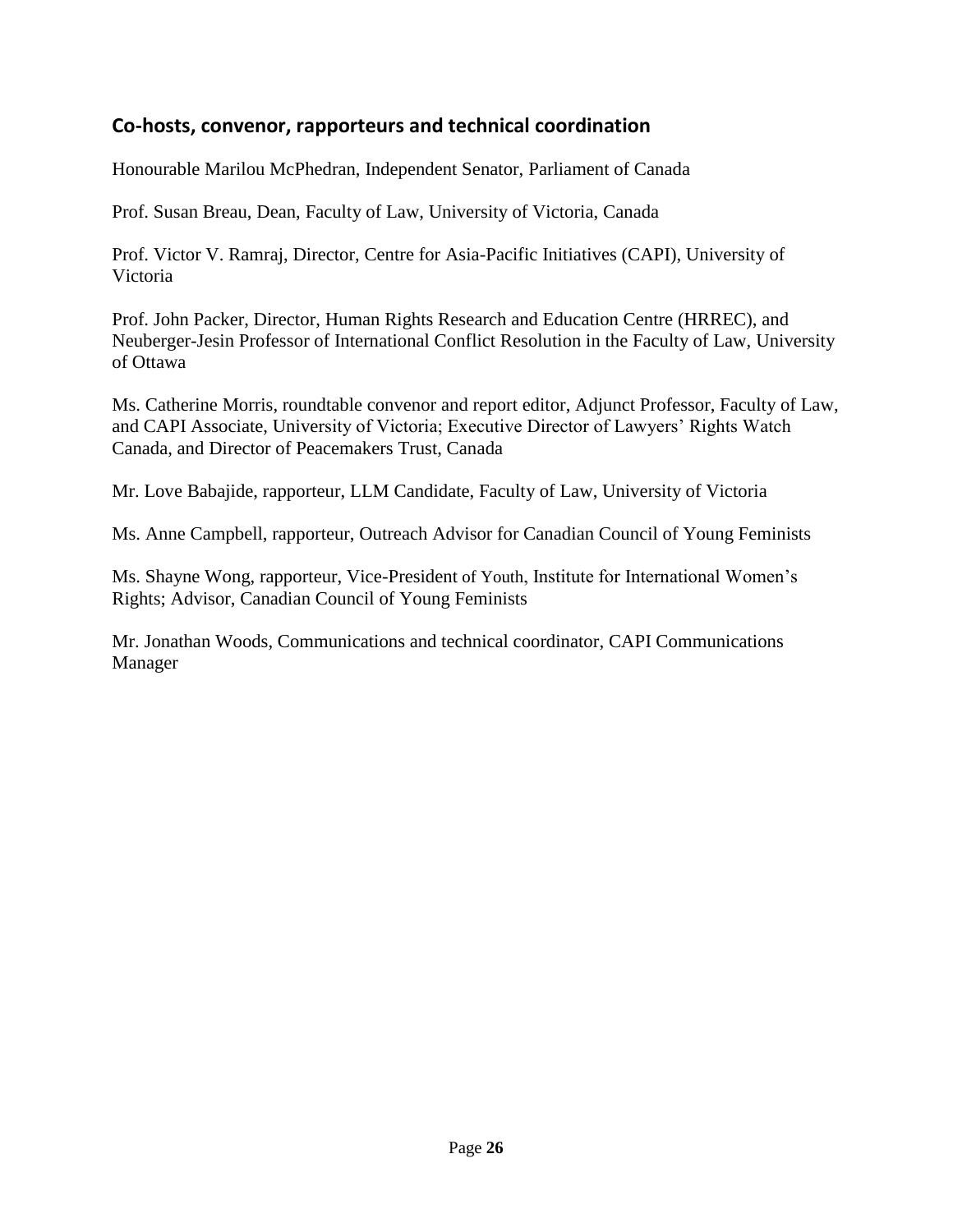## <span id="page-30-0"></span>**Contacts**

#### **Hon. Marilou McPhedran**

Senator Senate of Canada Ottawa, Ontario Canada K1A 0A4 Email: Marilou.McPhedran@sen.parl.gc.ca

#### **Prof. Susan Breau**

Dean Faculty of Law University of Victoria PO Box 1700, STN CSC Victoria, British Columbia Canada V8W 2Y2 Email: lawdean@uvic.ca

#### **Prof. Victor V. Ramraj**

**Director** Centre for Asia-Pacific Initiatives University of Victoria PO Box 1700 STN CSC Victoria BC Canada V8W 2Y2 Email: capi@uvic.ca

#### **Prof. John Packer**

**Director** Human Rights Research and Education Centre University of Ottawa 57 Louis Pasteur Ottawa, Ontario Canada K1N 6N5 Email: hrrec@uOttawa.ca

#### **Catherine Morris**

Adjunct Professor, Faculty of Law, University of Victoria Associate, Centre for Asia Pacific Initiatives, University of Victoria Executive Director, Lawyers' Rights Watch Canada Director, Peacemakers Trust Email: cmorris@uvic.ca